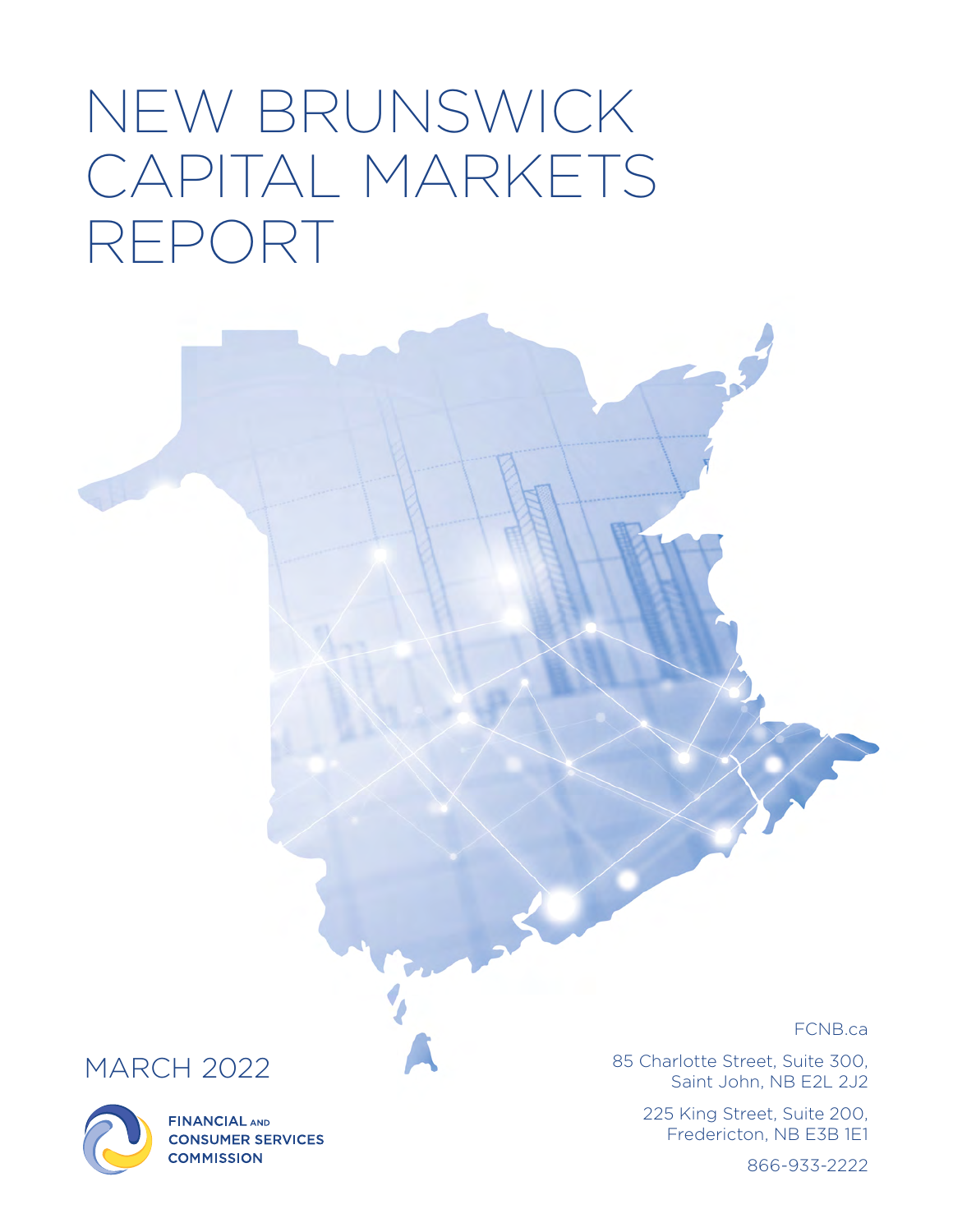# **CONTENTS**

| Figure 3: Type of offerings - Investment Fund vs. Non-Investment Fund 9  |  |
|--------------------------------------------------------------------------|--|
|                                                                          |  |
|                                                                          |  |
|                                                                          |  |
|                                                                          |  |
| 3. Jason Alcorn - Perspective on the Future of Securities Regulation 17  |  |
|                                                                          |  |
| Environmental, Social and Corporate Governance in the Capital Markets 19 |  |
|                                                                          |  |
|                                                                          |  |
|                                                                          |  |
|                                                                          |  |
|                                                                          |  |
|                                                                          |  |
|                                                                          |  |
|                                                                          |  |
|                                                                          |  |
|                                                                          |  |
|                                                                          |  |
|                                                                          |  |
|                                                                          |  |
|                                                                          |  |
|                                                                          |  |
|                                                                          |  |
|                                                                          |  |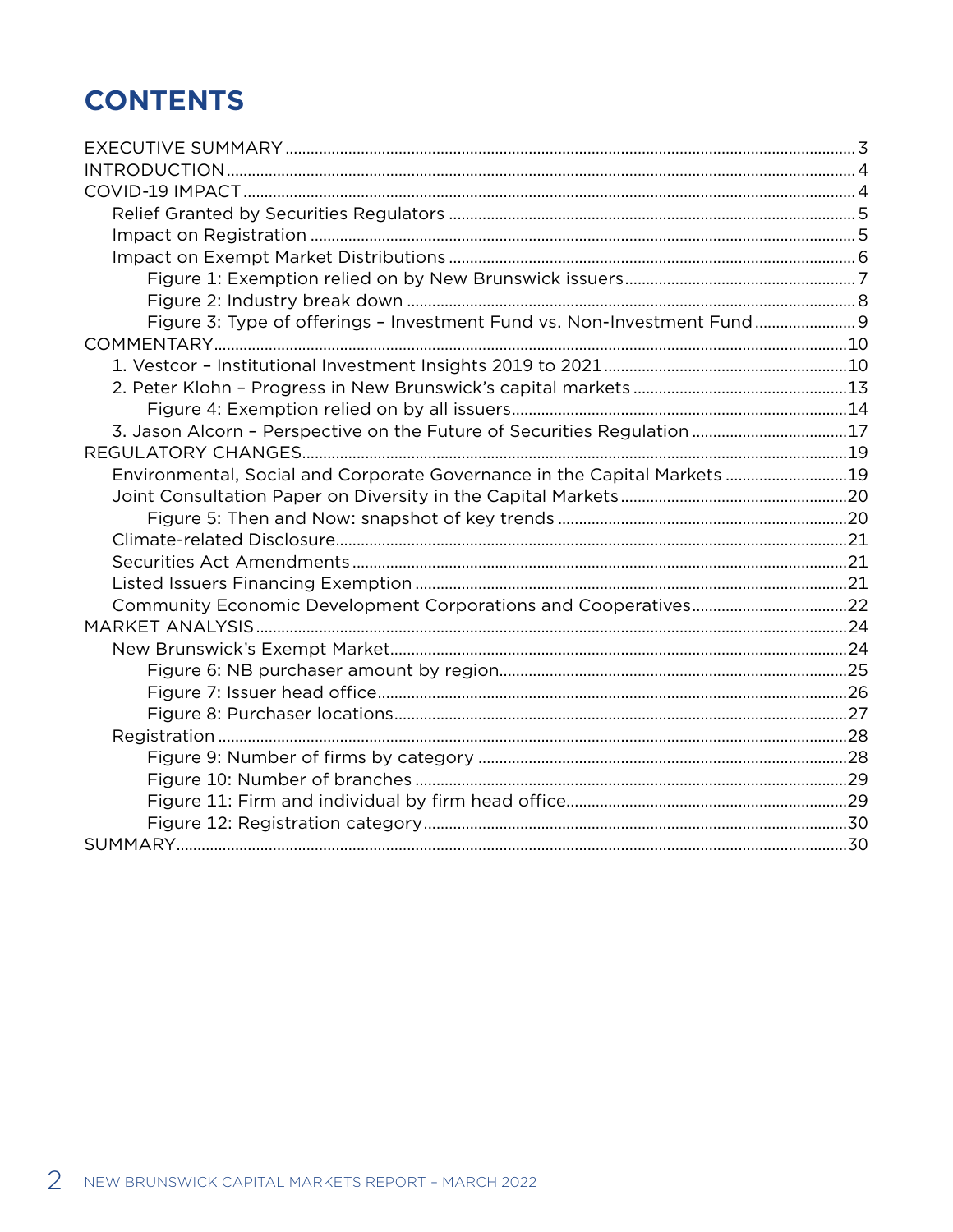# <span id="page-2-0"></span>**EXECUTIVE SUMMARY**

The Financial and Consumer Services Commission ("FCNB" or the "Commission") has a mandate to protect consumers and enhance public confidence in the financial and consumer marketplace. The Capital Markets Report provides a platform for stakeholders to engage and discuss further development of New Brunswick's capital markets, and to provide insight into its activities. This report covers primarily a two-year period from 2019 to 2020, during the height of the COVID-19 global pandemic, which transformed the way we live, work, shop and share information.

This report also features commentary from various stakeholders, who provide further insights on how the pandemic has impacted the markets, investment strategies and investor focus. It also examines how securities regulators have had to adjust to respond not only to the pandemic, but also to changes in technology, cross-border transactions and the increasing growth of the private markets.

The onset of the pandemic disrupted many businesses and organizations and continues to do so. While some thought it would negatively impact financial activities, that has not been the case in the securities industry. In 2020 and through part of 2021, registration remained stable or increased slightly, prospectus distributions increased, and exempt distributions experienced growth.

As a regulator, it is our intention to remain relevant and responsive in the rapidly changing financial marketplace, and to encourage capital formation while protecting investors. This report highlights the Commission's important initiatives as we continue to provide an environment for responsible economic growth and capital formation.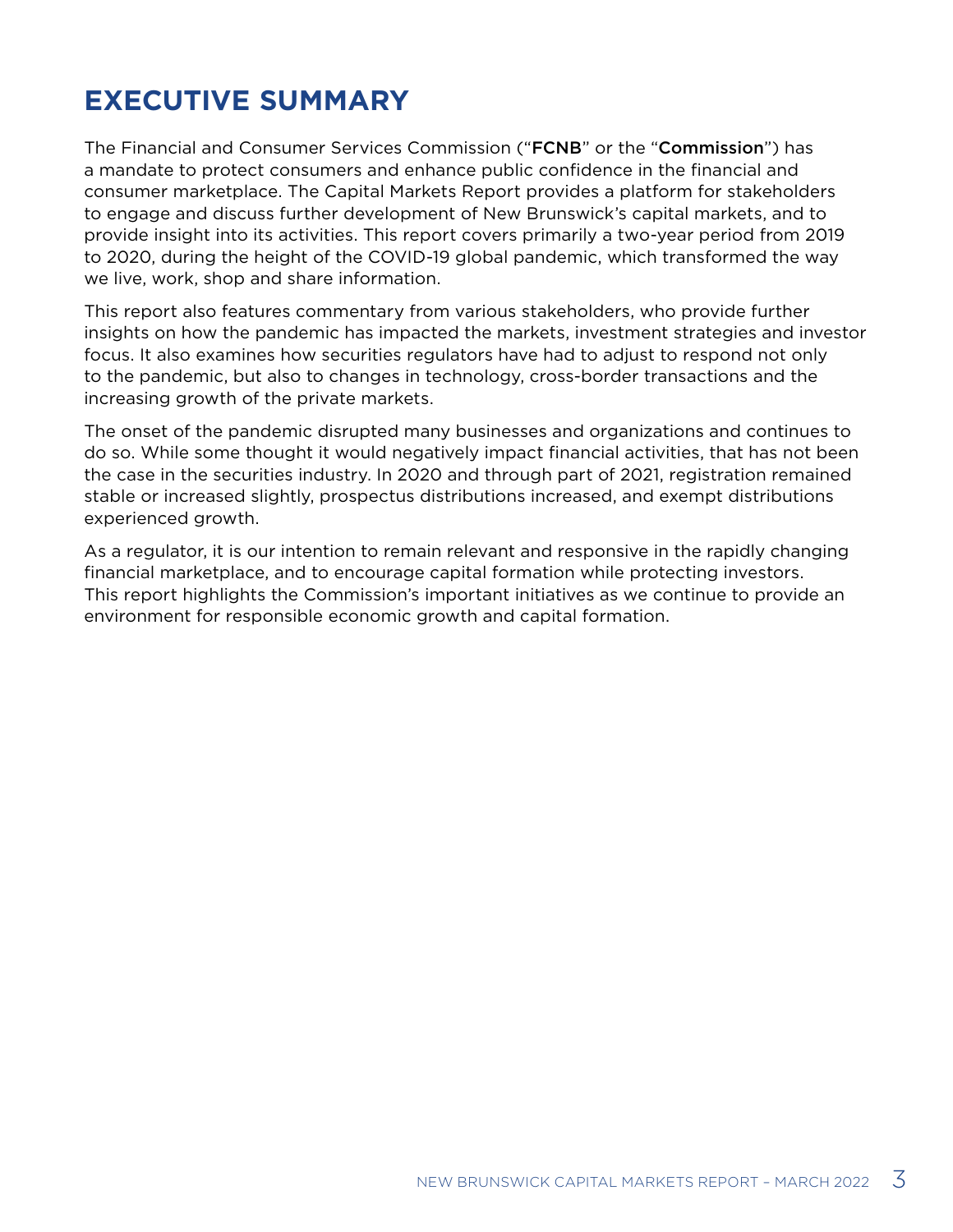# <span id="page-3-0"></span>**INTRODUCTION**

The Commission strives to provide New Brunswickers with the knowledge, skills and confidence to make informed spending and investing decisions. Beginning in 2011, the Commission published its Capital Markets Report annually, and continued to do so until 2019. In 2020, we took the opportunity to review the report's format and how we could tailor it to meet our stakeholders' needs. As a result, the report has a different look, and only contains data received by the Commission through regulatory filings. Going forward, we will continue to assess if and how the information in the report should be delivered to our stakeholders.

In preparing this report, the Commission aims to:

- Provide a platform for stakeholders to engage and discuss further development of New Brunswick's capital markets.
- Analyze trends in sources of capital, industries receiving capital, and the various tools to raise capital.
- Provide deeper insight into the capital markets activity occurring in New Brunswick.

# **COVID-19 IMPACT**

On March 11, 2020, the World Health Organization declared a global pandemic related to COVID-19. On March 19, 2020, the New Brunswick provincial government declared a state of emergency under the *Emergency Measures Act*.<sup>1</sup> The pandemic has affected the entire world and changed it permanently. It has exacted a human toll and transformed the way we live – how we work, interact, shop, learn, share information and so much more. While some industries have suffered, others, like the real estate industry in New Brunswick, have flourished. The pandemic's full economic and social impact remains to be seen.

<sup>1</sup> *Emergency Measures Act*, R.S.N.B. 2011, c. 147.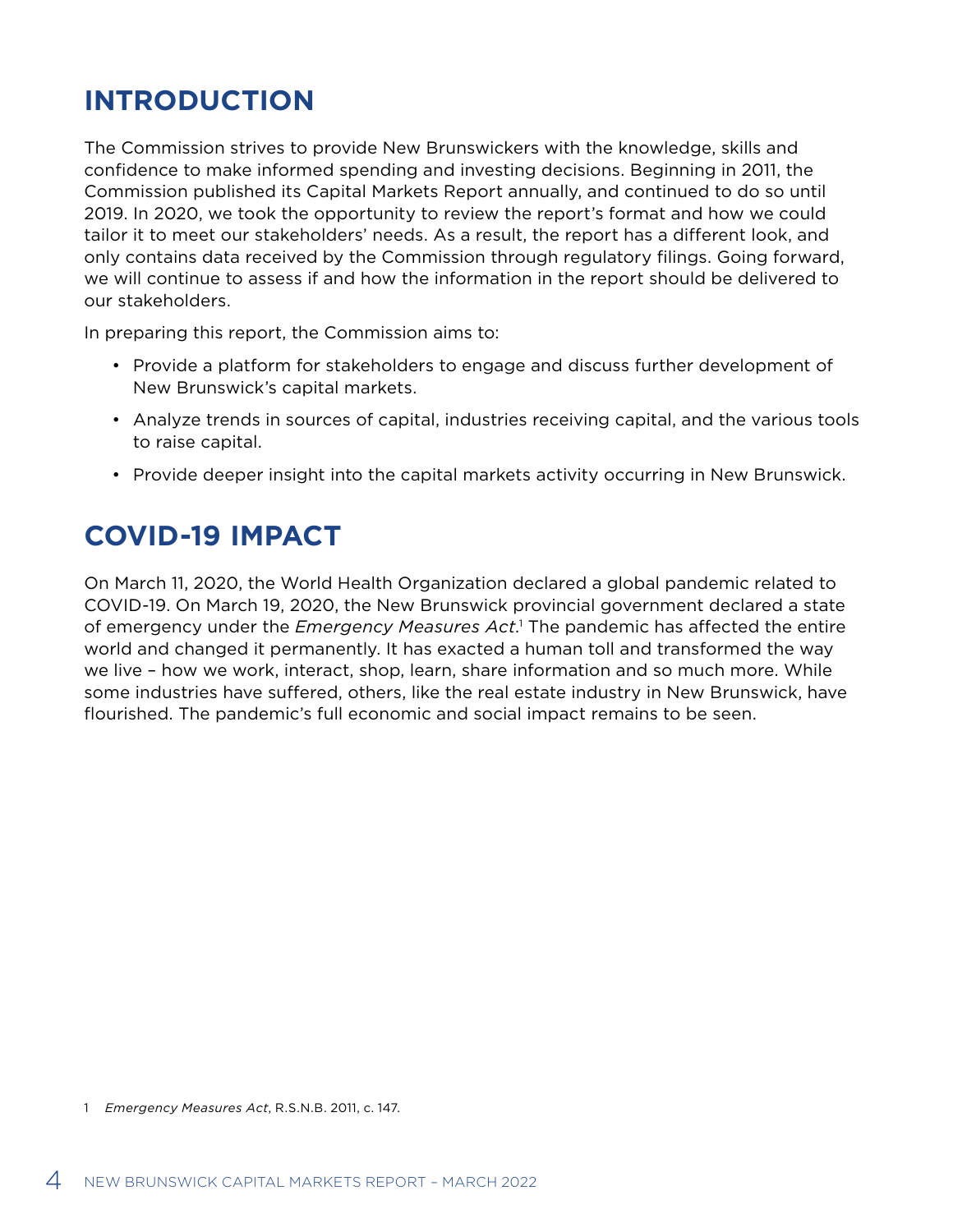### <span id="page-4-0"></span>**Relief Granted by Securities Regulators**

The Commission acknowledges this pandemic presented challenges for market participants in the meeting of certain obligations under New Brunswick securities law.

Many reporting issuers were not able to meet the requirement to disclose their executive compensation, submit other required disclosure, or hold an annual meeting of security holders within the required time frame. In addition, reporting issuers had difficulties complying with requests for copies of paper documents when their employees were working from home and complying with, or following, public health's physical distancing requirements and recommendations.

Since securities legislation requires a reporting issuer to provide periodic disclosure about its business and affairs and to provide other prescribed disclosure, the Commission provided temporary exemptions to market participants. The Commission published:

- Blanket Order 51-507 *[Temporary Exemption from Certain Corporate Finance](https://fcnb.ca/sites/default/files/2020-04/51-507-2020-03-23-E.pdf)  [Requirements](https://fcnb.ca/sites/default/files/2020-04/51-507-2020-03-23-E.pdf)*
- Blanket Order 51-508 *[Temporary Exemptions from Certain Requirements to File or](https://fcnb.ca/sites/default/files/2020-05/51-508-2020-05-01-E.pdf)  [Send Securityholder Materials](https://fcnb.ca/sites/default/files/2020-05/51-508-2020-05-01-E.pdf)*
- Blanket Order 51-509 *[Temporary Exemption from Certain Corporate Finance](https://fcnb.ca/sites/default/files/2020-05/51-509-2020-05-20-E.pdf)  [Requirements with Deadlines During the Period from 2 June to 31 August 2020](https://fcnb.ca/sites/default/files/2020-05/51-509-2020-05-20-E.pdf)*.

Together, these blanket orders provided New Brunswick market participants with substantively harmonized temporary exemptions from certain regulatory filing requirements as a result of COVID-19.

### **Impact on Registration**

At the outset of the COVID-19 pandemic, there was initial concern of the impact it would have on businesses, the markets and the overall health of the Canadian economy. That said, during the review period, it is apparent that the COVID-19 pandemic had little impact on registration. Businesses appear to have been able to transition to an online platform as the number of registrants continued to increase in 2020. More information on registration is provided further in the report.

The Commission regulates firms and individuals who are in the business of advising or trading in securities or derivatives, as well as firms that manage investment funds. These firms and individuals are referred to as registrants.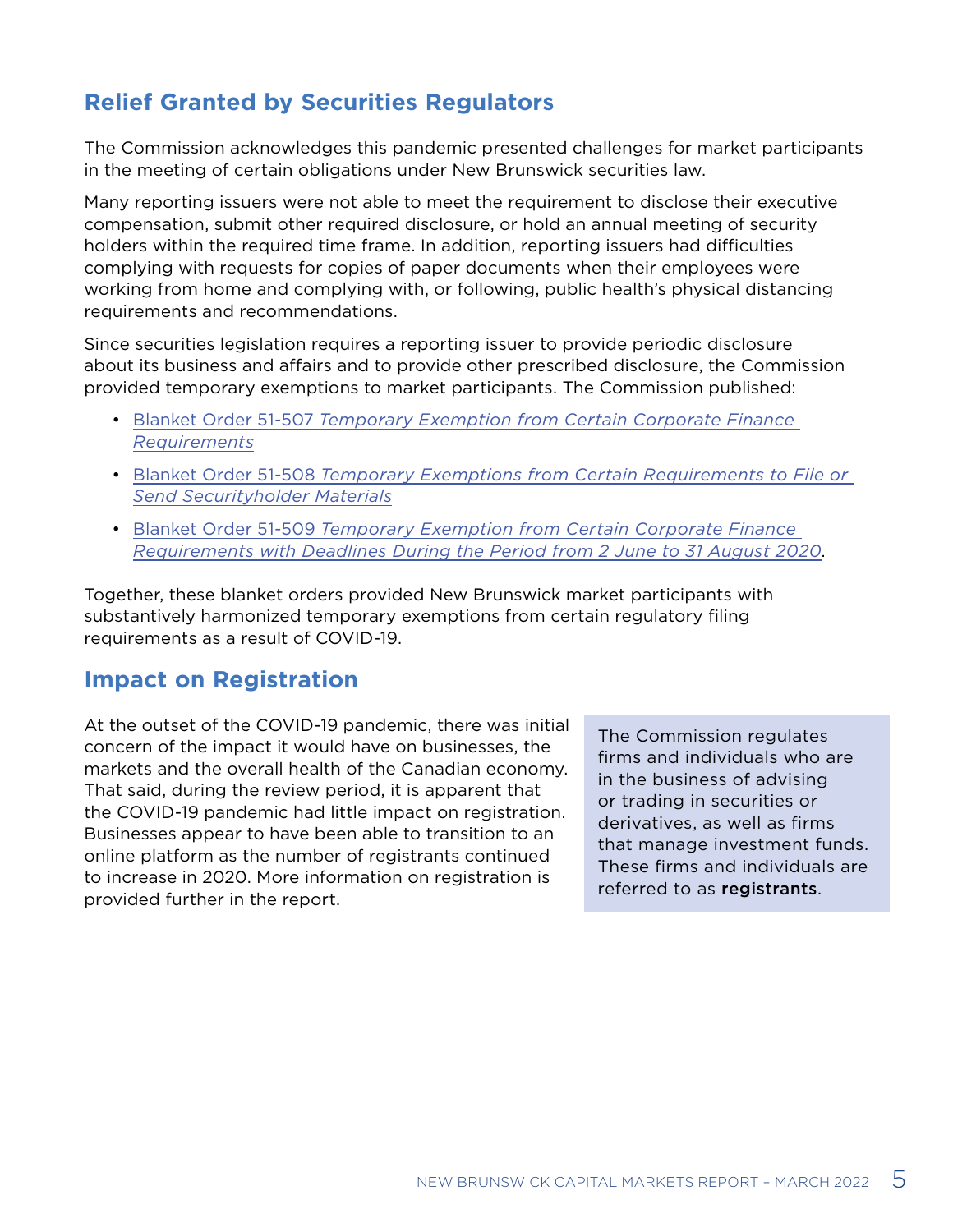### <span id="page-5-0"></span>**Impact on Exempt Market Distributions**

National Instrument 45-106 *Prospectus Exemptions* ("NI 45-106") provides exemptions that relieve a person from prospectus obligations in certain circumstances. Many exemptions have reporting requirements, and those relying on the exemptions are required to file a report of exempt distribution. This report focuses on data from reports of exempt distribution filed with the Commission. It is important to note the data presented in this report excludes issuers who rely on the **private** issuer exemption set out in NI 45-106. Since issuers relying on this exemption are not required to file a report of exempt distribution, no quantifiable evidence exists of the funds being raised in this segment of the economy.

Another exemption provided by NI 45-106 is the **offering memorandum**. This capital raising tool is infrequently used in New Brunswick. In 2019, \$3,426,574 was raised using the offering memorandum exemption. This amount dropped to \$2,090,883 in 2020. While a drop in the use of the offering memorandum exemption was observed in 2020, we cannot conclude whether this is a result of the pandemic or other economic factors.

Notwithstanding the pandemic, the accredited investor exemption provided by NI 45-106 remains the most commonly reported prospectus exemption relied on by issuers. The charts and graphs that follow illustrate the prospectus exemptions commonly relied upon by New Brunswick issuers in 2019 and 2020. The data for the first six months of 2021 shows a continued trend on relying on the accredited investor exemption.

Under the private issuer exemption, securities can be issued in any amount without any required disclosure documents, provided the distribution is only to specified purchasers and the securities are owned by no more than 50 persons. See subsection 2.4(2) of NI 45-106 for a detailed list of specified purchasers.

The offering memorandum exemption allows an issuer to issue its securities to anyone, regardless of their relationship, wealth or the amount of securities purchased. Depending on how much money you are going to raise, the requirements differ. See section 2.9 of NI 45-106 for details.

The accredited investor exemption allows the distribution of securities to an accredited investor in any amount without providing any required disclosure documents about the issuer. There is no limit on the number of purchasers or the amount that can be raised using the accredited investor exemption. See subsection 2.3(1) of NI 45-106 for the list of requirements to be an accredited investor.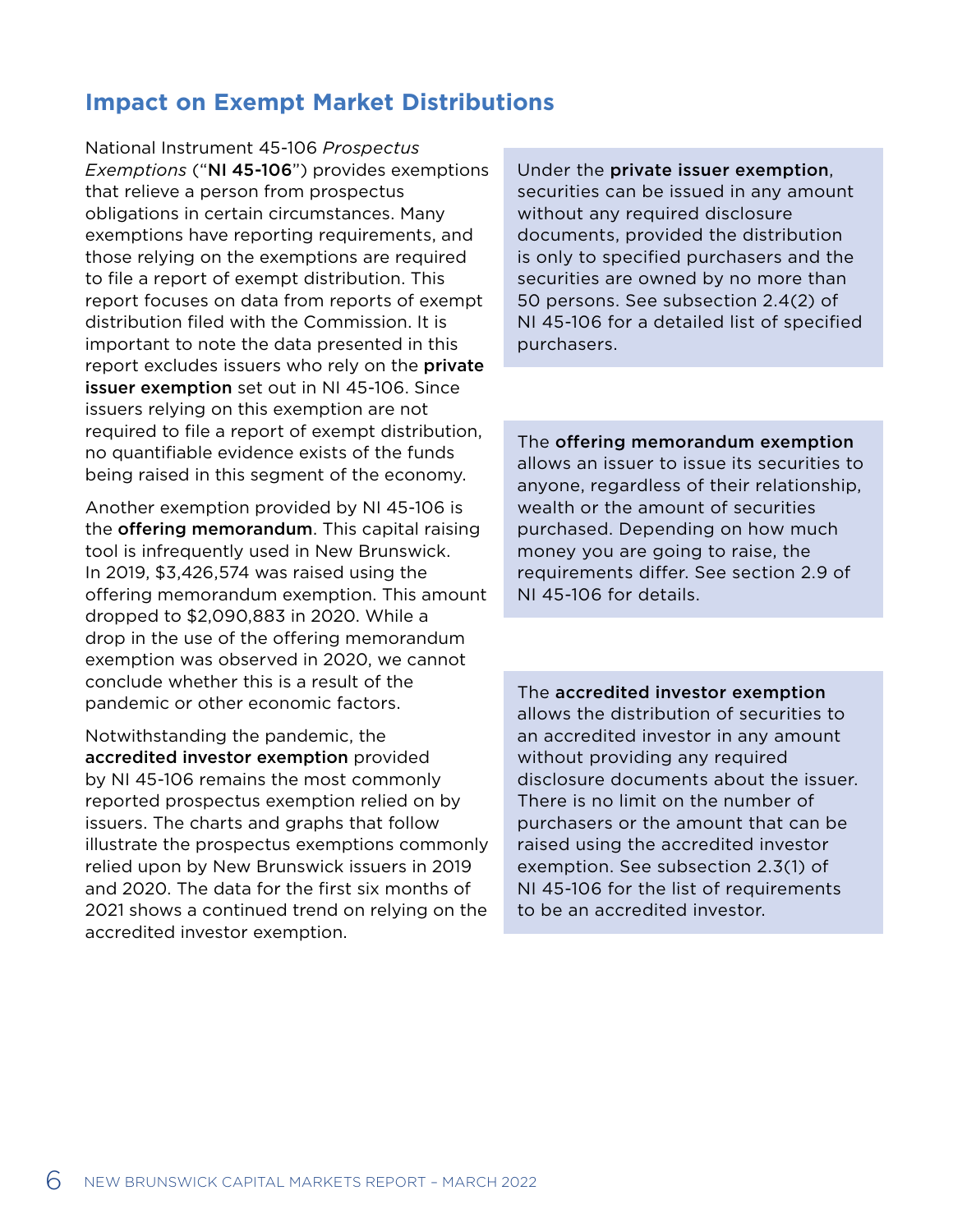#### <span id="page-6-0"></span>**Figure 1: Exemption relied on by New Brunswick issuers**



While there was a decrease in the use of the Family, Friends and Business Associates exemption in 2020, we saw an increase in the use of the Accredited Investor exemption during the same period. In our view, this is consistent with what we anticipated at the outset of the pandemic. At that time, retail investors were uncertain, which affected their investment decisions, leading some retail investors to take a more conservative approach as a result. Institutional investors have shifted their focus to other types of investments that could result in higher returns to mitigate the risk caused by the low interest-rate environment. The overall impact on exempt distribution has been minimal. In short, we have seen a continued increase in exempt market distributions.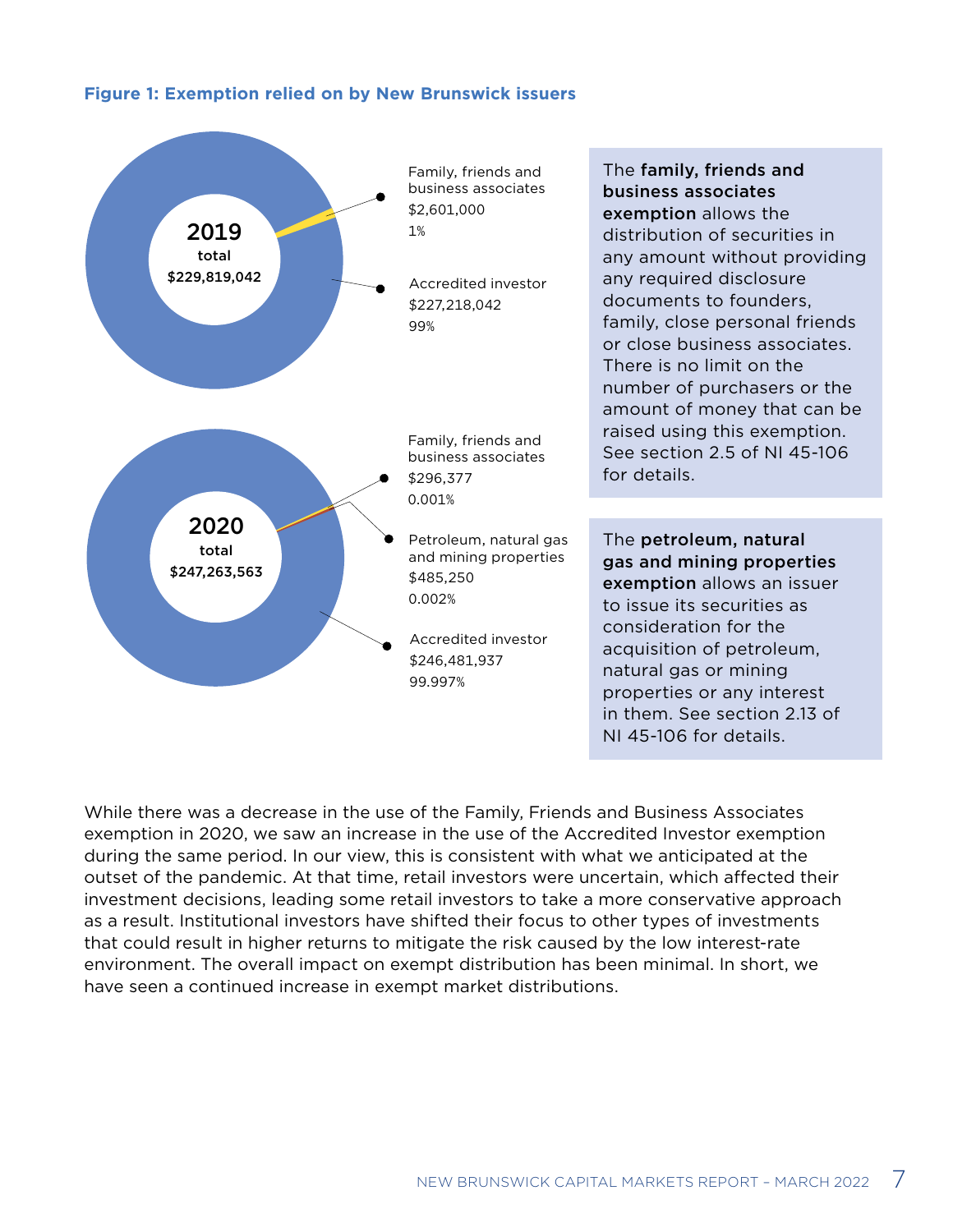### <span id="page-7-0"></span>**Prospectus Distributions (excluding investment funds)**

In terms of prospectus distributions in New Brunswick, 333 prospectuses were filed in a wide range of industries in 2019, including but not limited to agricultural, junior mining, transportation and environmental services, paper and forest products, oil and gas and financial services. In 2020, 447 prospectuses were filed in New Brunswick. This increase is mainly attributable to an increase in shelf prospectus filings, which is consistent with what we have seen across the country during the pandemic. In the first six months of 2021, the health care and social assistance industry also saw an increase in offerings.

#### **Figure 2: Industry break down**

| Industry                                   | Year   | <b>Amount</b>   |
|--------------------------------------------|--------|-----------------|
| Accommodation and food services            | 2019   | \$33,363        |
|                                            | 2020   | \$1,191,738     |
| Administrative and support, waste          | 2019   | \$3,475,841     |
| management and remediation services        | 2020   | $$ -$           |
| Agriculture, forestry, fishing and hunting | 2019   | \$6,732,007     |
|                                            | 2020   | \$1,346,226     |
| Arts, entertainment and recreation         | 2019   | \$225,600       |
|                                            | 2020   | \$1,670,547     |
| Construction                               | 2019   | \$2,808,500     |
|                                            | 2020 ■ | \$3,277,367     |
| <b>Educational services</b>                | 2019   | \$.             |
|                                            | 2020   | \$3,521,296     |
| Finance and insurance                      | 2019   | \$223,226,514   |
|                                            | 2020   | \$308,357,251   |
| Health care and social assistance          | 2019   | \$60,000        |
|                                            | 2020 L | \$2,082,125     |
| Information and cultural industries        | 2019   | \$1,317,443     |
|                                            | 2020 ■ | \$8,782,724     |
| Investment fund                            | 2019   | \$662,180,763   |
|                                            | 2020   | \$641,767,882   |
| Management of companies and                | 2019   | \$1,921,262     |
| enterprises                                | 2020   | \$119,700,541   |
| Manufacturing                              | 2019   | \$8,207,098     |
|                                            | 2020   | \$28,993,390    |
| Mining, quarrying, and oil and gas         | 2019   | \$7,778,155     |
| extraction                                 | 2020   | \$29,056,831    |
| Professional, scientific and technical     | 2019   | \$10,957,194    |
| services                                   | 2020   | \$2,023,850     |
| Real estate and rental and leasing         | 2019   | \$20,099,156    |
|                                            | 2020   | \$32,102,518    |
| Retail trade                               | 2019   | \$2,850,001     |
|                                            | 2020 ■ | \$8,375,449     |
| Transportation and warehousing             | 2019   | \$52,500        |
|                                            | 2020 ■ | \$13,534,250    |
| Utilities                                  | 2019   | \$6,793,855     |
|                                            | 2020 ■ | \$9,621,500     |
| <b>Wholesale Trade</b>                     | 2019   | \$1,504,835     |
|                                            | 2020 l | \$77,537        |
| <b>2019 Total</b>                          |        | \$960,224,085   |
| <b>2020 Total</b>                          |        | \$1,215,483,021 |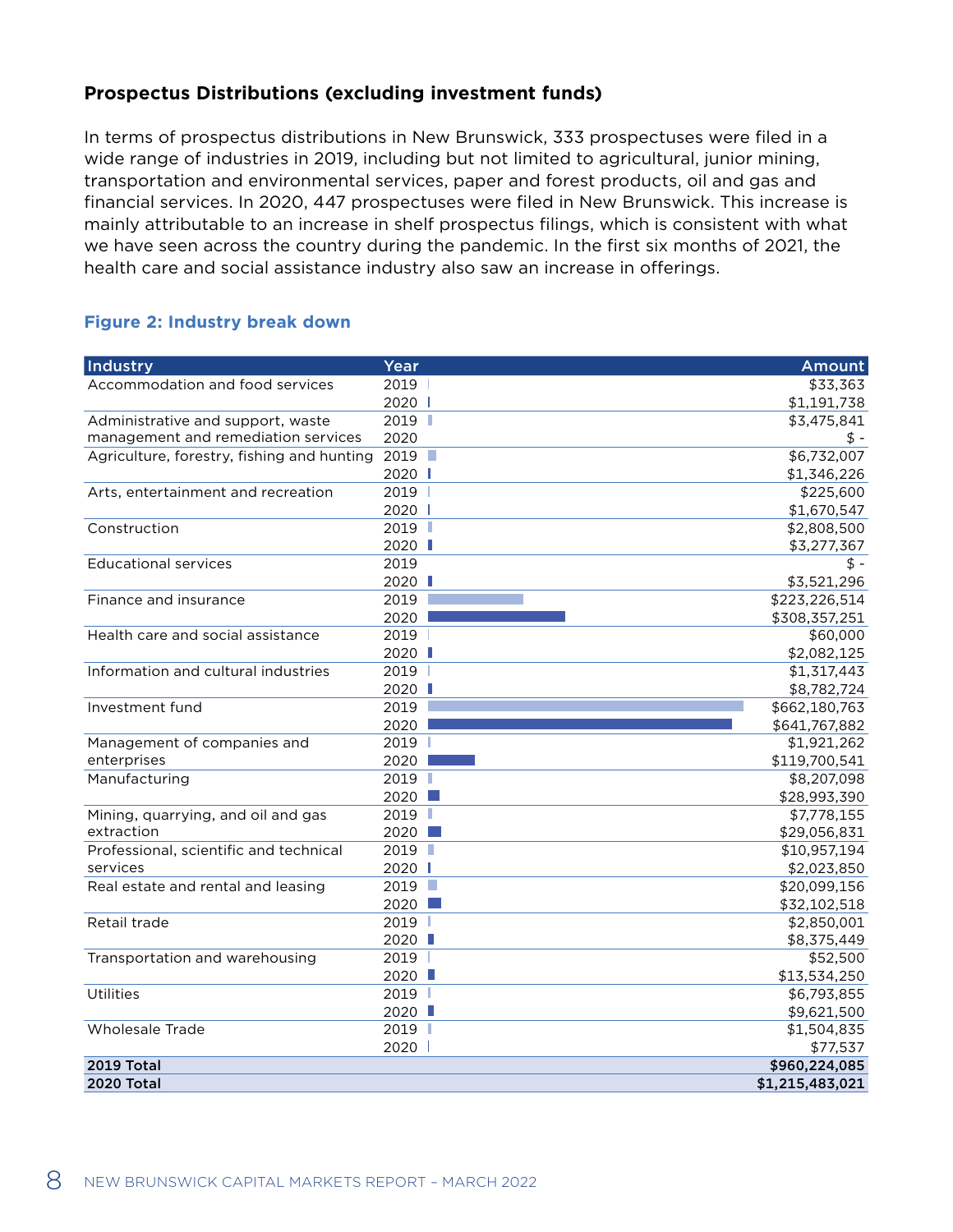### <span id="page-8-0"></span>**Prospectus Distributions (investment funds)**

As it relates to investment funds, 3,715 prospectuses were filed in 2019. This number remained relatively consistent in 2020 as 3,808 prospectuses were filed.

The amount raised by investment funds was relatively consistent while the amount raised by non-investment funds increased from 2019 to 2020. As depicted below, investment funds remain the most active players in New Brunswick's capital markets. Investment fund offerings have remained relatively stable during the review period.



**Figure 3: Type of offerings – Investment Fund vs. Non-Investment Fund**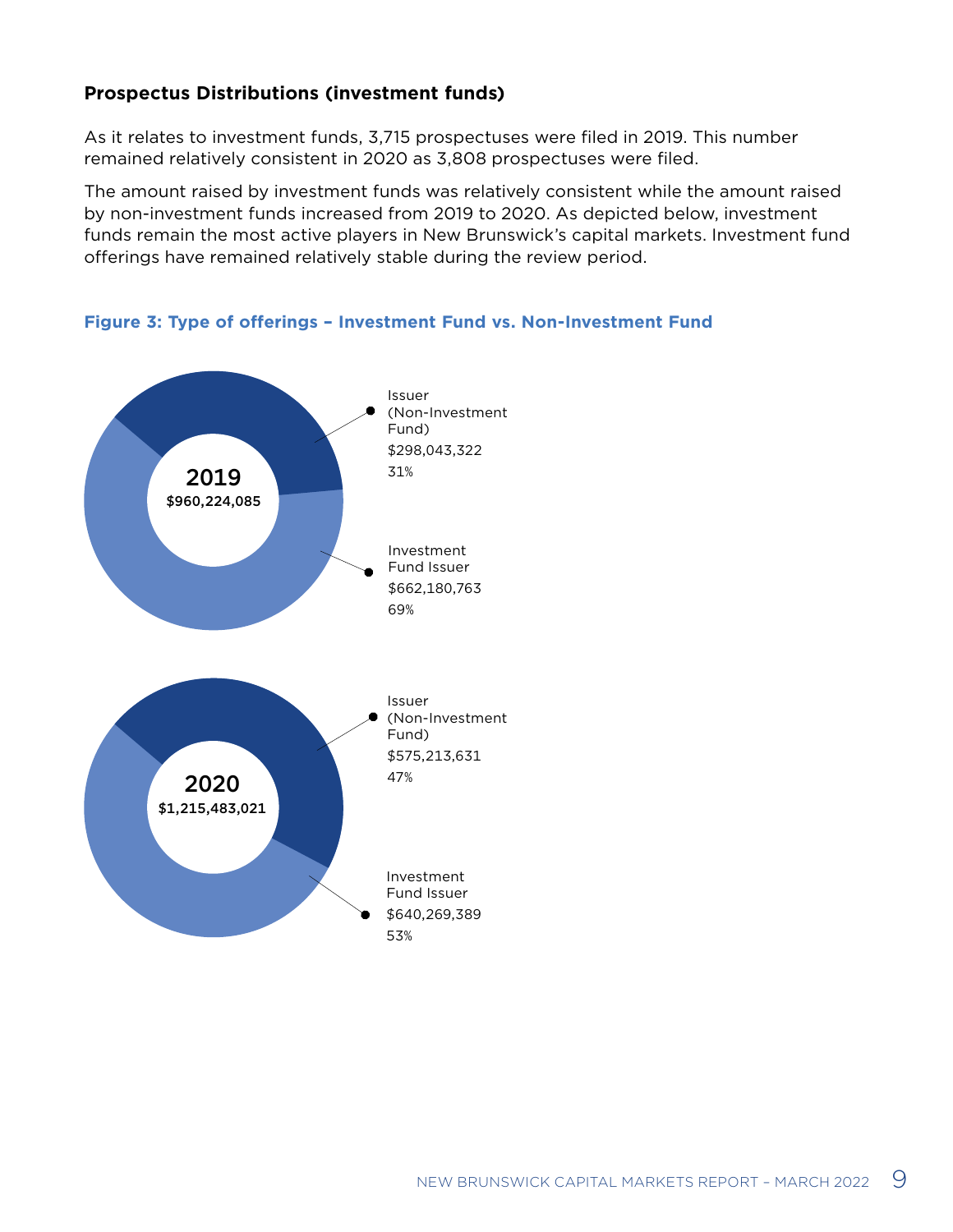# <span id="page-9-0"></span>**COMMENTARY**

### **1. Vestcor – Institutional Investment Insights 2019 to 2021**

**VESTC** 

*We appreciate commentary from industry participants who are able to help provide insight on the activity in New Brunswick's capital markets, and the impacts and unforeseen complications that have arisen as a result of the COVID-19 pandemic and other market conditions over the past 20 months.*

*Vestcor is an independent private not-for-profit company jointly owned by the New Brunswick Public Service Pension Plan and the New Brunswick Teachers Pension Plan. Like retail investors, Vestcor has altered its investment strategy to continue to grow its investments.* 

### **Institutional Investment Insights 2019 to 2021**

The capital markets experience for institutional investors over the 2019-2021 period was heavily impacted by the COVID-19 virus and related supportive global Central Bank activities. An interest rate tightening discussion that had been gaining some traction in 2019 was abruptly reversed during the first quarter of 2020 as the COVID-19 virus progressed across the globe.

Lower interest rates and declining future equity market return expectations, due to historically high valuation levels, has made it very difficult for pension plan investors, endowments, and insurance companies to develop investment portfolios to meet their future funding goals and objectives.

Equity markets have also bifurcated with COVID advantaged investments, which includes many information technology companies that are traditionally considered to be more volatile, outpacing more balanced diversified portfolios.

In light of these challenges, many institutional investors have needed to revisit an increase in the amount of risk taken within their investment strategies in combination with a renewed focus on cost effective investment managers, such as Vestcor.

### **Low Interest Rates Continue**

Other than for a brief period in the later part of 2019 interest rates continued to decline over the period, resulting in most debt investments providing yields that are far below investor portfolio return targets.

These low yields have not only impacted government debt securities, but have resulted in both investment and non-investment grade debt credit spreads dropping to historic lows. Private debt markets have grown significantly as investors look to gain some additional credit yield in exchange for less trading liquidity.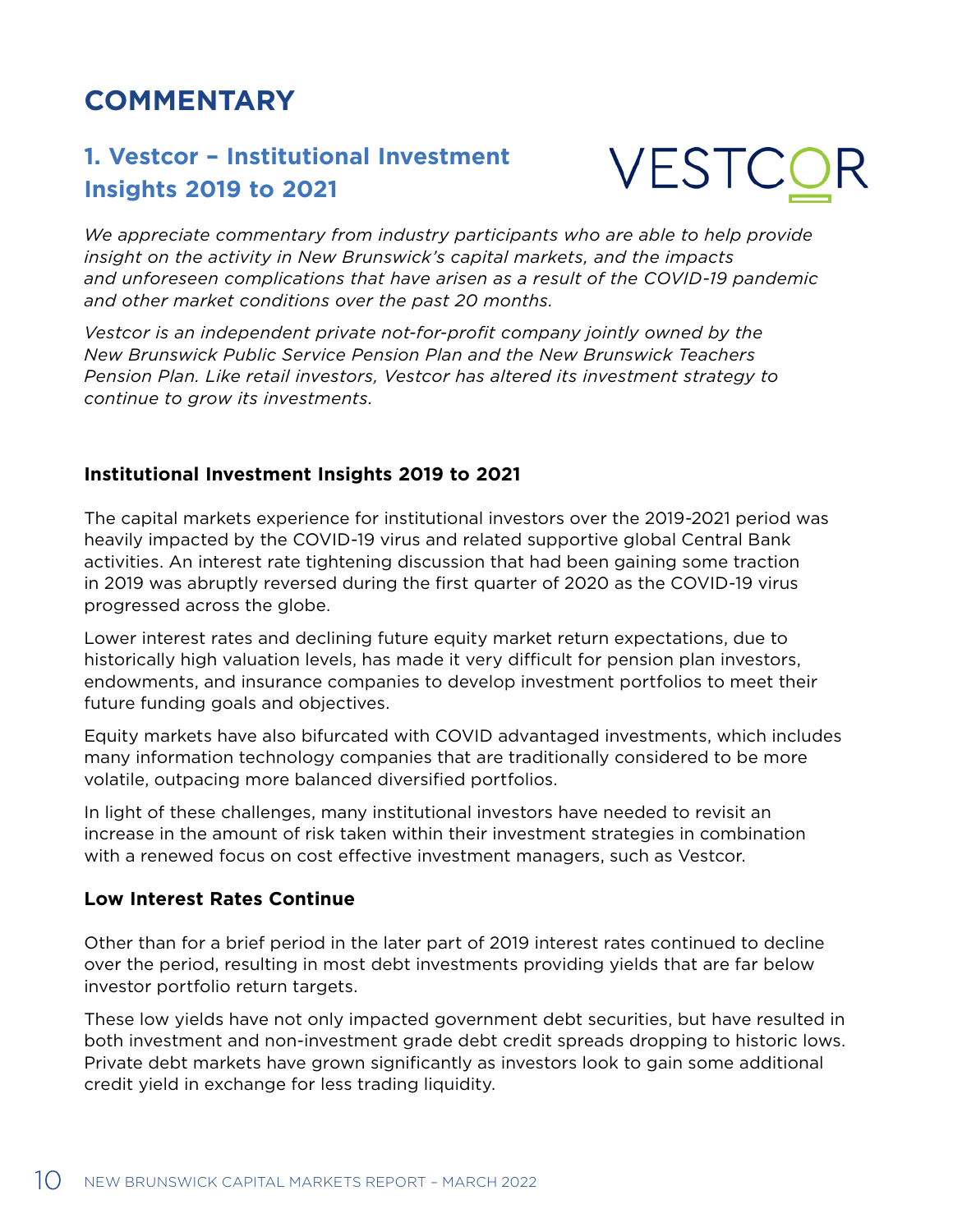### **Equity Market Volatility**

Global equity markets accelerated strongly in 2019 after the weakness experienced in Q4 – 2018, as US Central Bank interest rate tightening concerns abated. These gains were materially reversed in Q1 – 2020 due to COVID concerns, with markets declining by approximately 30 per cent at one point during the quarter. This decline was rapidly reversed as Central Banks rushed to provide the market with liquidity through traditional monetary policy tools and less traditional securities purchase activities.

While equity markets ended strongly in 2020, much of this strength has been recognized in high growth and historically more risky technology-type companies, which traditionally have not been weighted highly in most institutional portfolios. Although most equity portfolios have performed well over the period, this concentrated underweight to more risky technology growth companies has made it difficult for active investors to keep pace with passive equity investment benchmarks.

Many investments that have also been traditionally thought of as less risky, such as commercial real estate and public infrastructure-related businesses, suffered significant demand declines due to the pandemic. Many of these sectors continue to struggle to get business demand back to pre-COVID levels.

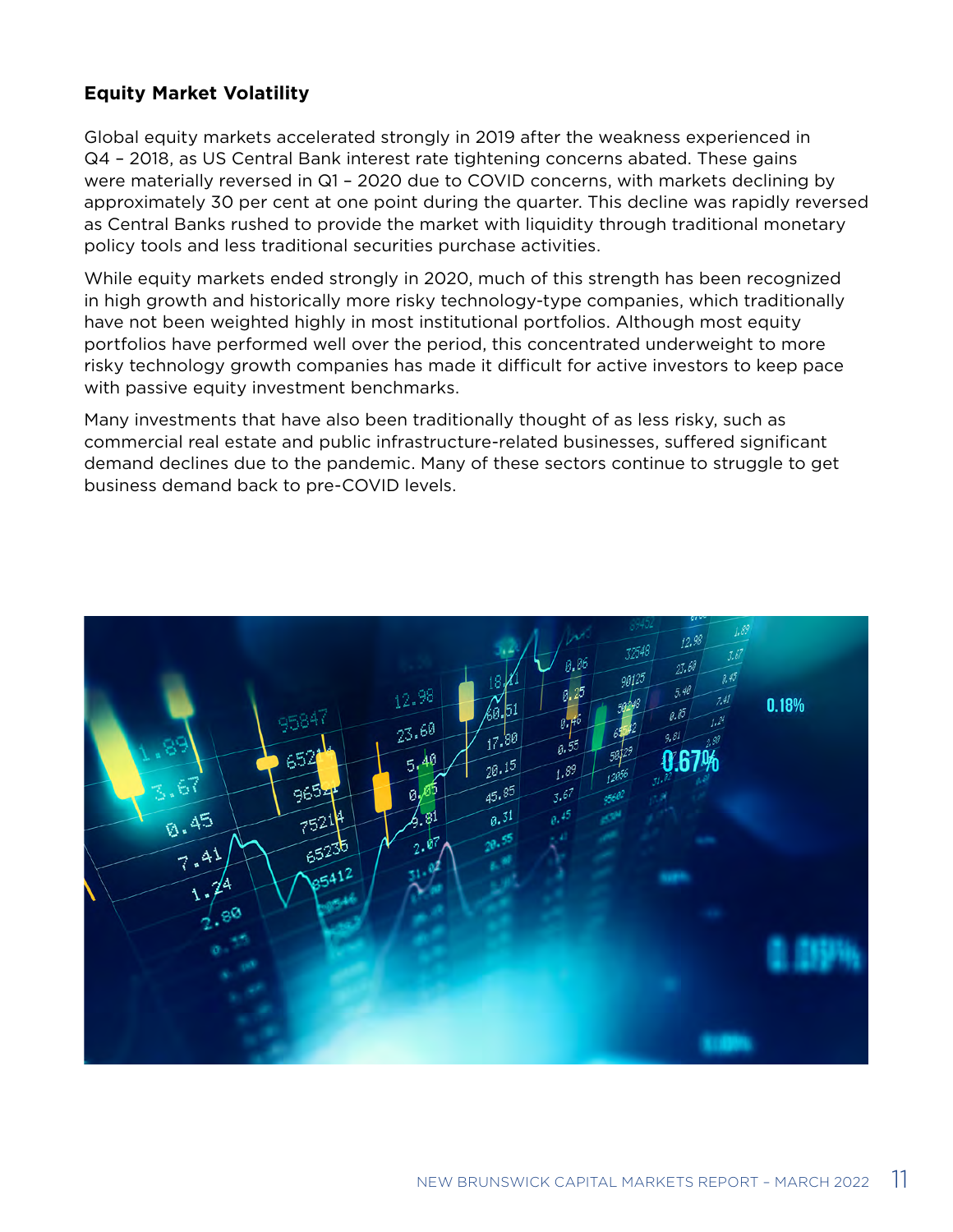### **Private Markets Interest Increases**

As was mentioned earlier, institutional investors have identified that their existing investment strategies will struggle to deliver the long-term returns required to meet their future investment objectives. Private market long-term track records, while slowly converging toward public market levels, have historically provided a long-term premium to public market returns.

This expected return premium, along with a continued expectation of less of a correlation with public market returns, has resulted in a significant amount of private investment activity over the period.

More locally, private equity investment opportunities in post-commercialized companies remained limited as they were generally crowded out by a combination of the low interest rates provided in the debt markets and the attractiveness of many different government assistance programs.

### **Stewardship Focus**

The COVID pandemic, an increase in societal unrest and the intensification of adverse climate-related events has accelerated investor and stakeholder interest in stewardship responsibilities. Irrespective of any particular mandate an institutional investor might have in this area, it has become very clear that these issues present a significant amount of risk to the long-term value of their respective portfolios.

In Canada, a number of institutional investors, including Vestcor, endorsed the Stewardship Principles of the Canadian Coalition of Good Governance [\(Stewardship Principles &](https://ccgg.ca/stewardship-principles-endorsers/)  [Endorsers – CCGG\)](https://ccgg.ca/stewardship-principles-endorsers/) in 2020. These principles are focused on how institutional investors can best meet their stewardship obligations and enhance the value of their investments.

Vestcor continues to utilize its Responsible Investment Guidelines and actively engages with a number of peer public sector investment managers and like-minded associations to fulfil our fiduciary role in this regard on behalf of our clients.

*Vestcor's commentary is consistent with the data presented in this report. It is apparent*  from this data the private markets continue to grow. We have also identified this trend, *and hope to see continued growth.*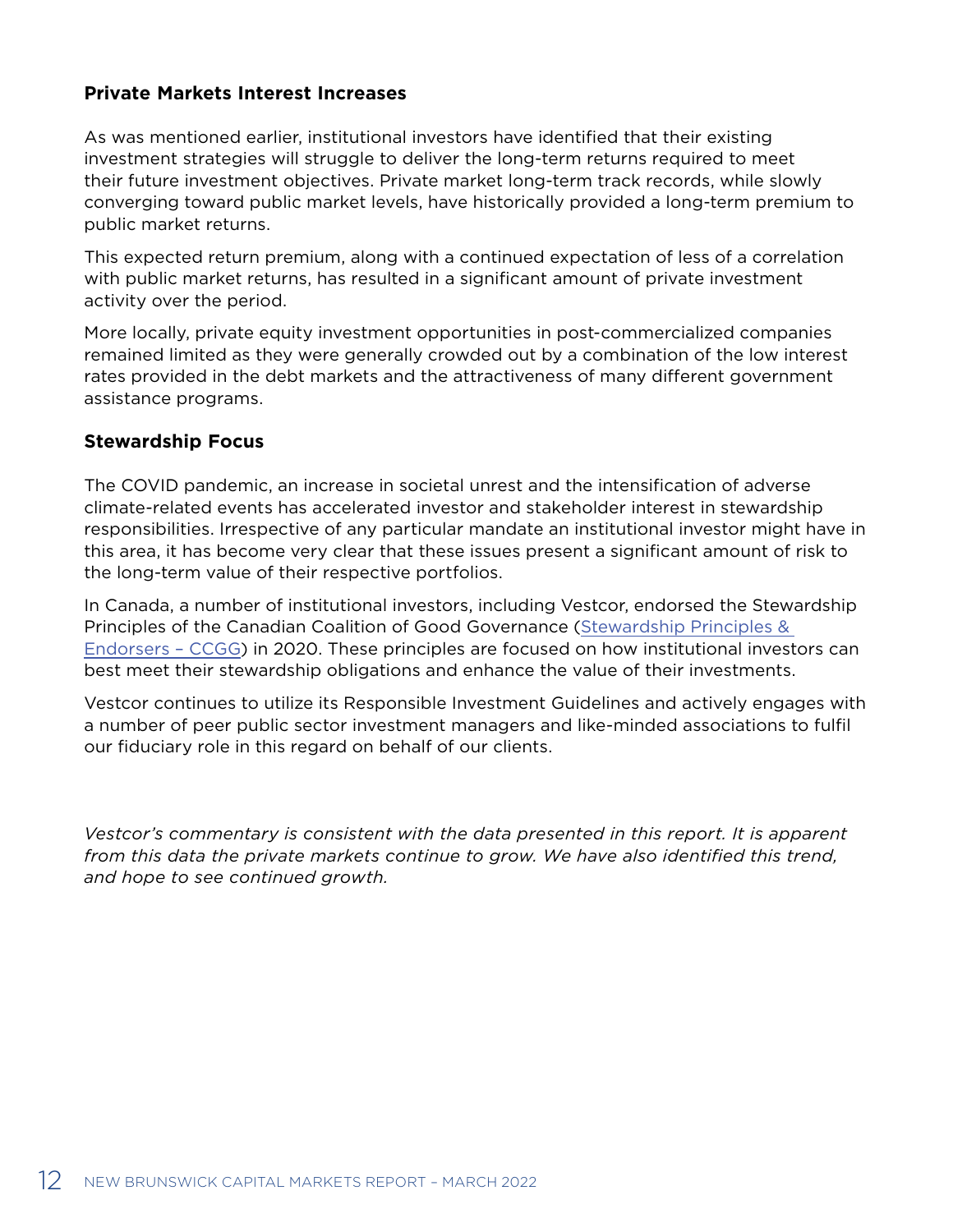# <span id="page-12-0"></span>**2. Commentary from Peter Klohn, Chair of the Commission, discussing the progress in New Brunswick's capital markets in the 20 years since the publication of the Klohn Report**



*Prior to becoming the Chair of the Commission, Peter Klohn was a prominent securities law practitioner who was involved in the review and modernization of New Brunswick's securities legislation undertaken in 2001. This review led to a report, known as the Klohn Report, which identified areas for improvement in the regulation of the capital markets. These changes included the formation of the Commission, an emphasis on capital formation and enhanced regulation to promote fair and efficient capital markets. We are appreciative of Mr. Klohn's contribution to this report and his insights into the progress made since the release of the Klohn Report.* 

### **Capital Formation – Relevance and Responsiveness**

It has been 21 years since I led a team that made recommendations to the New Brunswick government for the reform of securities law in the Province<sup>2</sup> (the "Report"). The Report led to the establishment of the New Brunswick Securities Commission in 2004, which continued as the Financial and Consumer Services Commission in 2013.

The Commission's purpose, under the *Securities Act*, is to "foster fair and efficient capital … markets and confidence in capital … markets." This mandate has been pursued in New Brunswick to include the promotion of capital market development in the province. At the time the Commission undertook these efforts, a regulator's role in promoting capital formation was somewhat controversial. The traditional view of fair and efficient markets emphasized optimizing resource allocation, improving the mobility of capital and encouraging transparent markets for valuing investments.<sup>3</sup> Today, both efficient markets and capital formation are essential elements of recent recommendations for regulatory change, as illustrated in the [Ontario Capital Markets Modernization Taskforce: Final Report](https://www.ontario.ca/document/capital-markets-modernization-taskforce-final-report-january-2021)  [January 2021](https://www.ontario.ca/document/capital-markets-modernization-taskforce-final-report-january-2021), which categorizes "Regulation as a Competitive Advantage."

The purpose of this commentary is to:

- Briefly reflect on recommendations made in the original report by considering the Commission's capital formation initiatives in the intervening period.
- Offer some observations on where we go from here.

In reviewing the Report, I believe it can simply be summarized as an effort to make securities regulation, and the securities regulator, in New Brunswick relevant and responsive.

<sup>2</sup> *Responding to the Challenge of Borderless Markets: Recommendations for Reform of Securities Law in New Brunswick* (4 January 2001).

<sup>3</sup> Hon. David Johnston, Kathleen Doyle Rockwell and Cristie Ford, *Canadian Securities Regulation*, 5th ed (Toronto: LexisNexis Canada, 2014) at 21-22.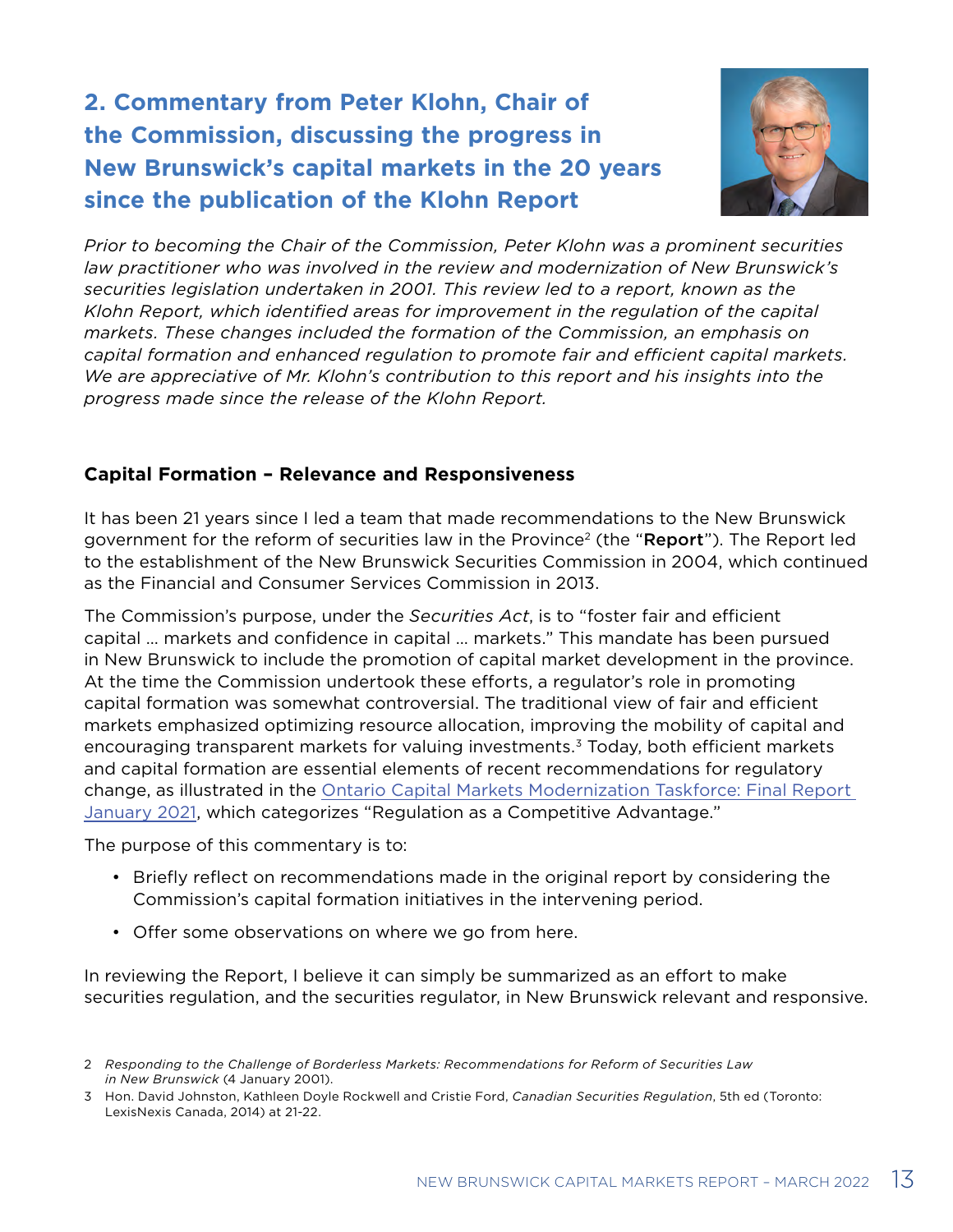<span id="page-13-0"></span>Among the recommendations intended to advance efficient and effective capital formation in New Brunswick, I would like to address two in a little more detail:

1) The first is the implementation of exemptions from compliance with securities regulation that would create opportunities for New Brunswickbased businesses to access a broader base of investors efficiently while maintaining a reasonable balance of investor protection. As a result, numerous exemptions were introduced that harmonized with those available in other jurisdictions. These exemptions, as illustrated in Figure 4, are relied on by issuers as a means of accessing capital. During the intervening period, New Brunswick has taken a leadership position in advancing exemptions for emerging models for capital raising, such as crowdfunding.

The Start-up Crowdfunding Rule provides a harmonized national framework to facilitate securities crowdfunding for start-ups and early stage issuers. NI 45-110 provides:

- An exemption from the prospectus requirement (the start-up crowdfunding prospectus exemption) that allows an issuer to distribute eligible securities through an online funding portal.
- An exemption from the dealer registration requirement for funding portals that facilitate online distributions by issuers relying on the start-up crowdfunding prospectus exemption.

| <b>Exemption</b>                  | Year      | Amount          |
|-----------------------------------|-----------|-----------------|
| 45-106 2.10 - Minimum Amount      | 2019      | \$13,188,513    |
| Investment                        | 2020      | \$39,376,760    |
| 45-106 2.12 - Asset Acquisition   | п<br>2019 | \$4,503,977     |
|                                   | 2020      | \$1,750,000     |
| 45-106 2.13 - Petroleum, Natural  | 2019      | \$180,337       |
| Gas and Mining Properties         | 2020      | \$1,042,200     |
| 45-106 2.14 - Securities for Debt | 2019      | \$18,000        |
|                                   | 2020<br>п | \$782,086       |
| 45-106 2.19 - Additional          | 2019      | \$107,642       |
| Investment in Investment Funds    | 2020      | \$121,669       |
| 45-106 2.3 - Accredited Investor  | 2019      | \$934,982,599   |
|                                   | 2020      | \$1,169,102,861 |
| 45-106 2.5 - Family, Friends and  | 2019<br>H | \$4,242,565     |
| <b>Business Associates</b>        | 2020 L    | \$1,437,979     |
| 45-106 2.9(2.1) - Offering        | ш<br>2019 | \$2,898,432     |
| Memorandum                        | 2020      | \$1,860,565     |
| 45-506 - Start-Up Crowdfunding    | 2019      | \$95,770        |
|                                   | 2020      | \$8,900         |
| 45-508 - Distribution Through an  | 2019      | \$6,250         |
| <b>Investment Dealer</b>          | 2020      | \$ -            |
| <b>2019 Total</b>                 |           | \$960,224,085   |
| <b>2020 Total</b>                 |           | \$1,215,483,021 |

#### **Figure 4: Exemption relied on by all issuers with distribution in New Brunswick**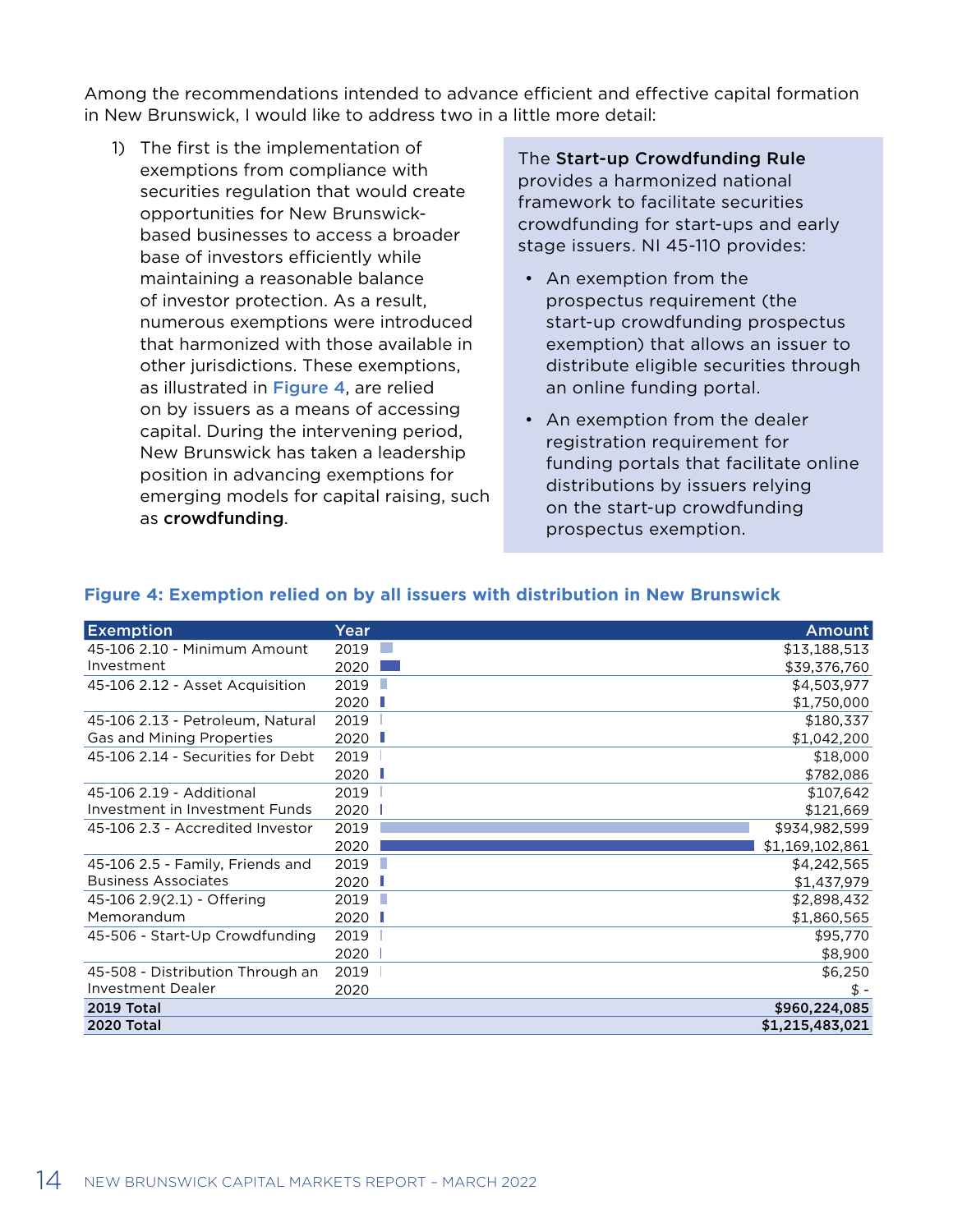At the local level, the community economic development corporations and cooperatives ("CEDC") program has been refreshed with a view to making it a more accessible program. More details on the CEDC refresh are set out later in this report.

It would be my view that the introduction of these types of programs, as well as FCNB's efforts at participating in national regulatory initiatives, has contributed to making it more relevant to the stakeholders it serves, including investors, registrants and, importantly, those who require capital for growth.

2) The Report called for the creation of the Commission as a self-funded Crown corporation with rule-making authority. I believe that independent Crown status and self funding, and the ability to quickly advance rules to reflect changing circumstances, have permitted the Commission to be responsive to the marketplace. This has manifested itself in the resources dedicated initially to the Fullsail initiatives for promotion of the capital markets and capital formation. It has also been expressed in the form of guidance, which has responded to the challenges and opportunities of rapidly changing business models and new financial technologies, such as guidance on the application of *[Securities](https://www.fcnb.ca/sites/default/files/2020-02/2020-01-16-CSAN-21-327-E.pdf)  [Legislation to Entities Facilitating the](https://www.fcnb.ca/sites/default/files/2020-02/2020-01-16-CSAN-21-327-E.pdf)  [Trading of Crypto Assets](https://www.fcnb.ca/sites/default/files/2020-02/2020-01-16-CSAN-21-327-E.pdf)* and *[Guidance](https://www.fcnb.ca/sites/default/files/2021-09/2021-09-23-CSAN-21-330-E.pdf)  [Regarding Crypto-Trading Platforms](https://www.fcnb.ca/sites/default/files/2021-09/2021-09-23-CSAN-21-330-E.pdf)*.

Fullsail is our overarching capital markets development initiative with the goal of stimulating and supporting the development of New Brunswick capital markets. Fullsail accomplishes this by:

- Continuing research and consultation on capital markets issues.
- Serving New Brunswick's issuers and markets.
- Enhancing the state of entrepreneurship through education and encouraging capital markets infrastructure development.
- Providing credible, knowledgeable advice to policymakers and program developers.
- Advancing the interests of issuers and markets with our stakeholders.
- Engaging with key stakeholders to further areas of mutual interest and opportunity.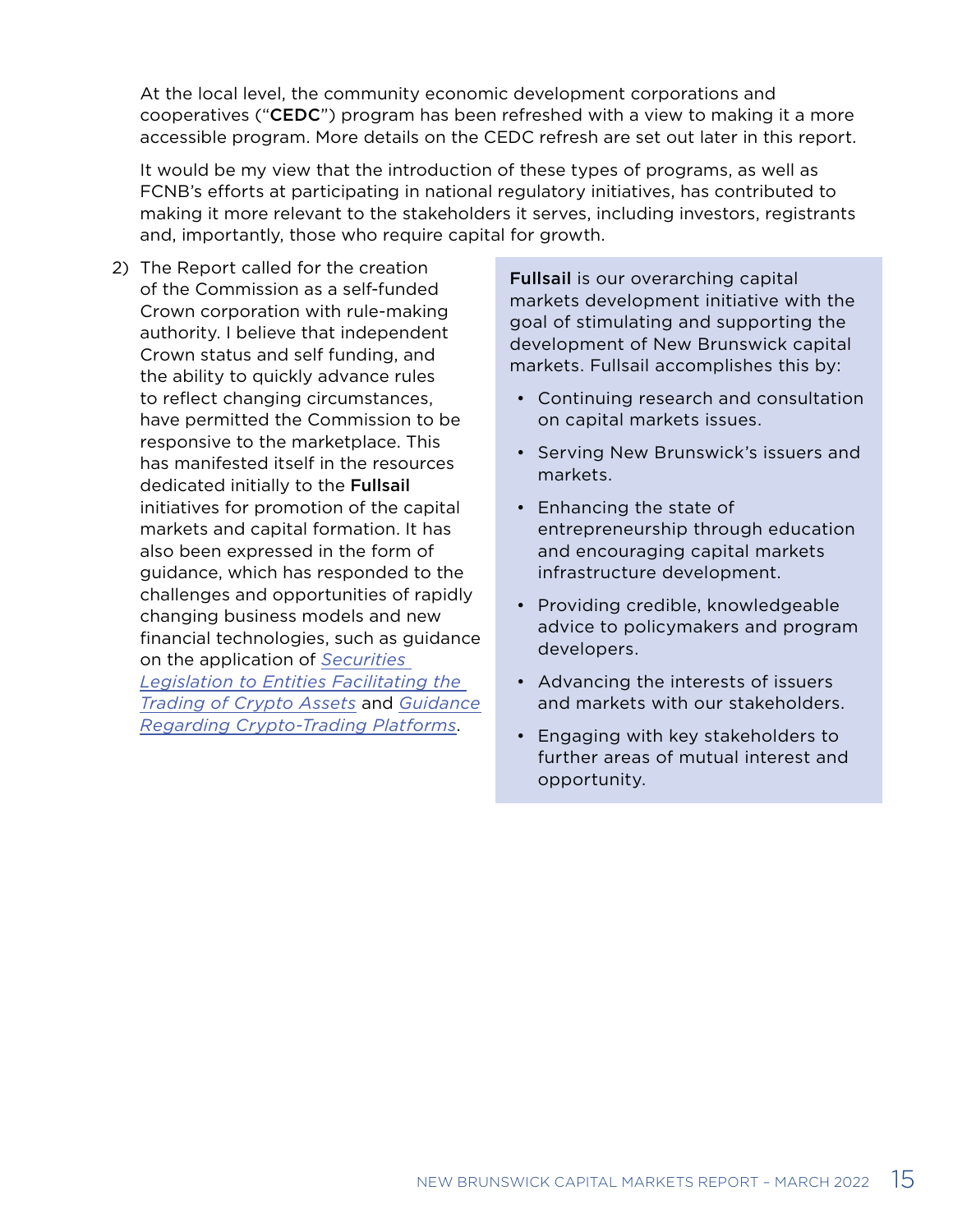So, where do we go from here? One trend that made the establishment of a modern securities regime in New Brunswick possible (and necessary) was rapid advances in information technology. Information could be stored, processed and shared in ways that had been previously unimaginable. This trend has gained further momentum. Provincial, regional and national boundaries are increasingly less of a barrier to capital formation and new fintech models are stretching regulators' historical views on their jurisdiction and mandate.

As a result, the Commission has strengthened our regulatory cooperation with other regulators to facilitate innovation in financial services. The Commission is a signatory to various innovation function cooperation agreements with securities regulators in [Taiwan,](https://www.fcnb.ca/en/news-alerts/canadian-securities-regulators-sign-fintech-co-operation-agreement-with-the-financial-supervisory) [Hong Kong](https://www.fcnb.ca/en/news-alerts/canadian-securities-regulators-sign-innovative-functions-co-operation-agreement-with-the-securities) and [Mauritius](https://www.fcnb.ca/en/news-alerts/canadian-securities-regulators-sign-fintech-co-operation-agreement-with-the-financial-services). These agreements will permit access to these reshaped markets and emerging technologies while trying to protect investor interests.

For New Brunswick, the Commission must continue to pursue a reputation for being responsive to stakeholders wishing to access the exempt markets. Recent initiatives include providing a fillable offering document, instructional videos and materials as well as a comprehensive program overview to help New Brunswick CEDCs navigate through that program so that they can access investment capital from other New Brunswickers.

As a regulator, it is our intention to remain relevant and responsive in the rapidly changing financial marketplace and encourage capital formation while protecting investors. As we move forward, important initiatives, such as diversity, climate change, and other social and governance issues, will remain at the forefront as we continue to provide an environment for responsible economic growth and capital formation.

### The [Canadian Securities](https://www.securities-administrators.ca/about/)  [Administrators \(CSA\)](https://www.securities-administrators.ca/about/) is

an umbrella organization of Canada's provincial and territorial securities regulators whose objective is to improve, coordinate and harmonize regulation of the Canadian capital markets.

Currently, the Commission's CEO, Kevin Hoyt, is serving as Vice-Chair of the CSA.

The North American Securities Administrators Association (NASAA) represents state and provincial securities regulators in the United States, Canada and Mexico.

Commission staff are actively involved with the North American Securities Administrators Association (NASAA).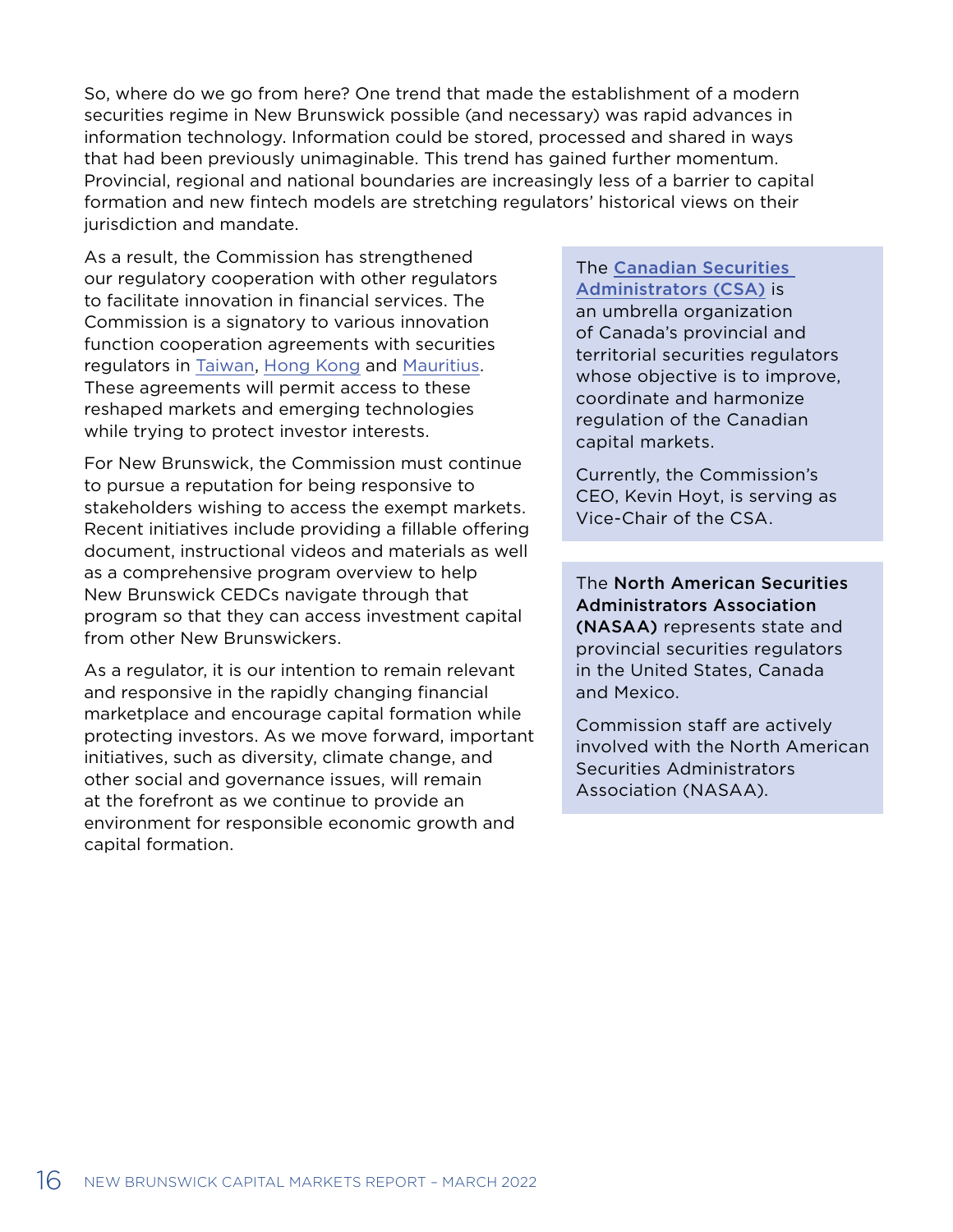# <span id="page-16-0"></span>**3. Jason Alcorn, Associate Professor, Faculté de droit, Université de Moncton – Perspective on the Future of Securities Regulation and the Role of the Regulator**



*The securities regulatory framework is an important aspect of capital formation in the Province. As a regulator, the work we undertake must fairly balance investor protection and the ability of market participants to raise capital. From this perspective, it is our pleasure to provide you with Associate Professor Alcorn's views on the future of market regulation.*

The Commission has never shied away from taking on the challenge of protecting New Brunswick investors, with a view to producing economic benefits by fostering New Brunswick capital markets.4 By bringing together the regulators for consumer affairs, financial institutions, insurance, pensions and securities into one organization with the creation of FCNB on July 1, 2013, this strategic consolidation of core expertise solidified the Commission's abilities and allowed it to take advantage of operational synergies.

During the past decade, the CSA implemented Phase 2 of the Client Relationship Model, designed to ensure investors receive clear and complete disclosure of the performance of their investments and all fees associated with their accounts, including registrant compensation. The CSA also implemented the Point of Sale initiative, which aims to help investors make more informed investment decisions by providing them with key, plain language information about a mutual fund prior to purchase.

It was also during this era that the Government of Canada established the Canadian Securities Transition Office in July 2009, whose aim was to establish a pan-Canadian securities regulator. In December 2011, the [Supreme Court of Canada found](https://www.canlii.org/en/ca/scc/doc/2011/2011scc66/2011scc66.html?searchUrlHash=AAAAAQApUmVmZXJlbmNlIFJlOiBTZWN1cml0aWVzIEFjdCwgMjAxMSBTQ0MgNjYAAAAAAQ) the proposed *Canadian Securities Act* was beyond Parliament's constitutional authority, although the court identified aspects of capital markets regulation clearly within its authority under its general trade and commerce powers. In 2013, the Government of Canada signed an Agreement in Principle with the participating governments, including New Brunswick, to establish a federal-provincial [Cooperative Capital Markets Regulatory](http://ccmr-ocrmc.ca/)  [System.](http://ccmr-ocrmc.ca/) On March 31, 2021, the Capital Markets Authority Implementation Organization board of directors announced a pause of its operations and steps to preserve knowledge, assets and work product.<sup>5</sup>

<sup>4</sup> Pursuant to section 2 of the *Securities Act*[, S.N.B. 2004, c. S-5.5](http://laws.gnb.ca/en/ShowPdf/cs/S-5.5.pdf), the purposes of the *Act* are (a) to provide protection to investors from unfair, improper or fraudulent practices, and (b) to foster fair and efficient capital and derivatives markets and confidence in capital and derivatives markets.

<sup>5</sup> Capital Markets Authority Implementation Organization's website, [https://www.cmaio.ca/.](https://www.cmaio.ca/)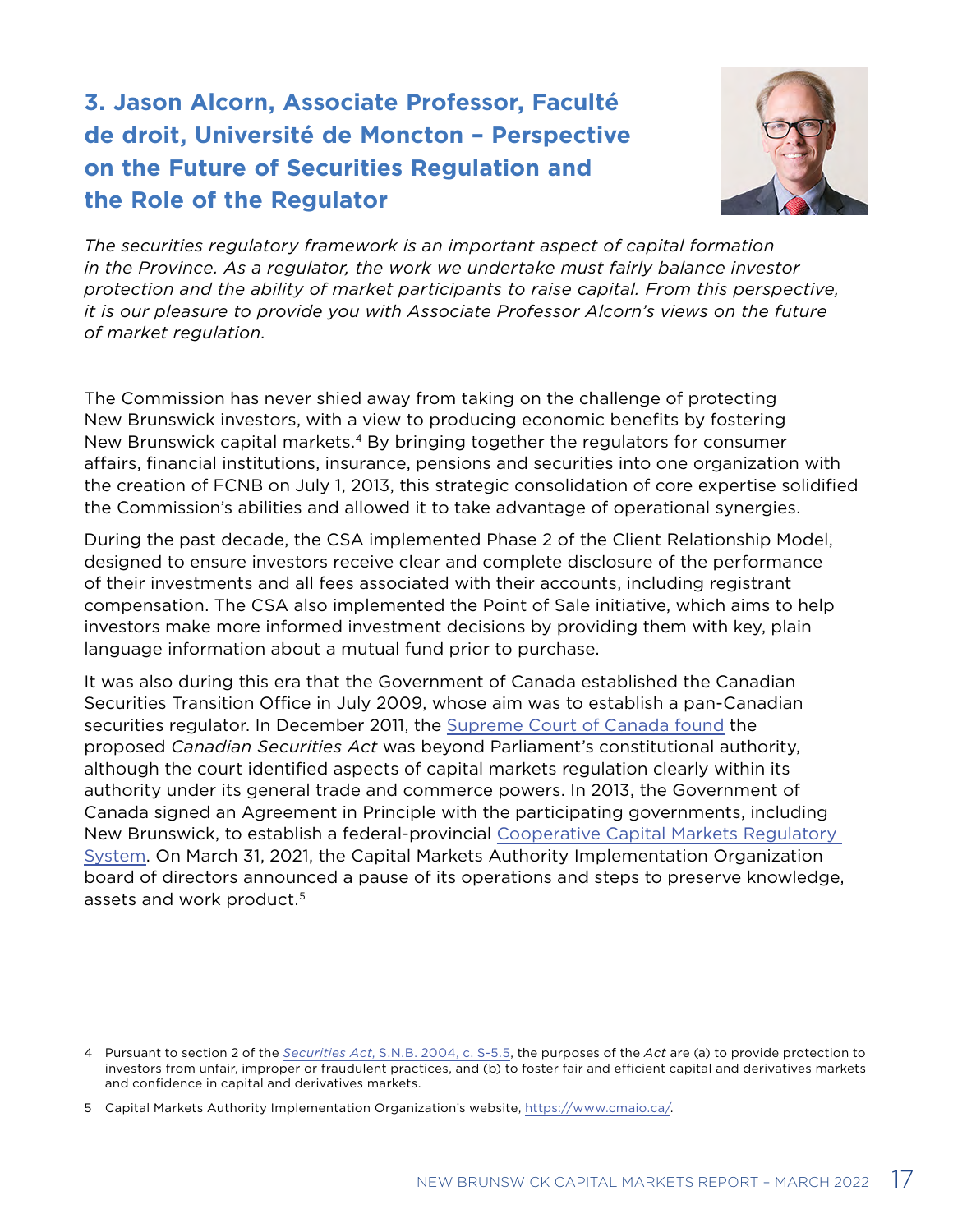What does the future hold for securities regulation in New Brunswick? And what role will the Commission play? In some ways, 2021 feels like a bit of an inflection point for securities regulation. Just recently, the CSA announced its plans to [create a new single SRO](https://www.fcnb.ca/en/news-alerts/canadian-securities-regulators-to-establish-new-single-enhanced-self-regulatory-organization) to provide enhanced regulation of the investment industry. The new SRO will consolidate the functions of Investment Industry Regulatory Organization of Canada (IIROC) and the Mutual Fund Dealers Association of Canada (MFDA), potentially facilitating easier and more cost-effective access to a broad range of investment products and services for New Brunswickers and is generally expected to result in cost savings for dealers.

The new self-regulatory organization, or SRO, will consolidate the functions of the Investment Industry Regulatory Organization of Canada (IIROC) and the Mutual Fund Dealers Association of Canada (MFDA). The CSA will also combine two existing investor protection funds – the Canadian Investor Protection Fund and the MFDA Investor Protection Corporation – into an integrated fund independent of the new SRO.

In addition, the implementation of the Client Focused Reforms has the objective of improving the relationship between clients and registrants, and seeks to ensure registered firms/individuals continuously put the best interests of New Brunswick investors first.

The ongoing regulatory changes introduced by the Commission since its inception have gone a long way to help keep New Brunswick's capital markets competitive, and will make it easier for New Brunswick businesses to access capital.

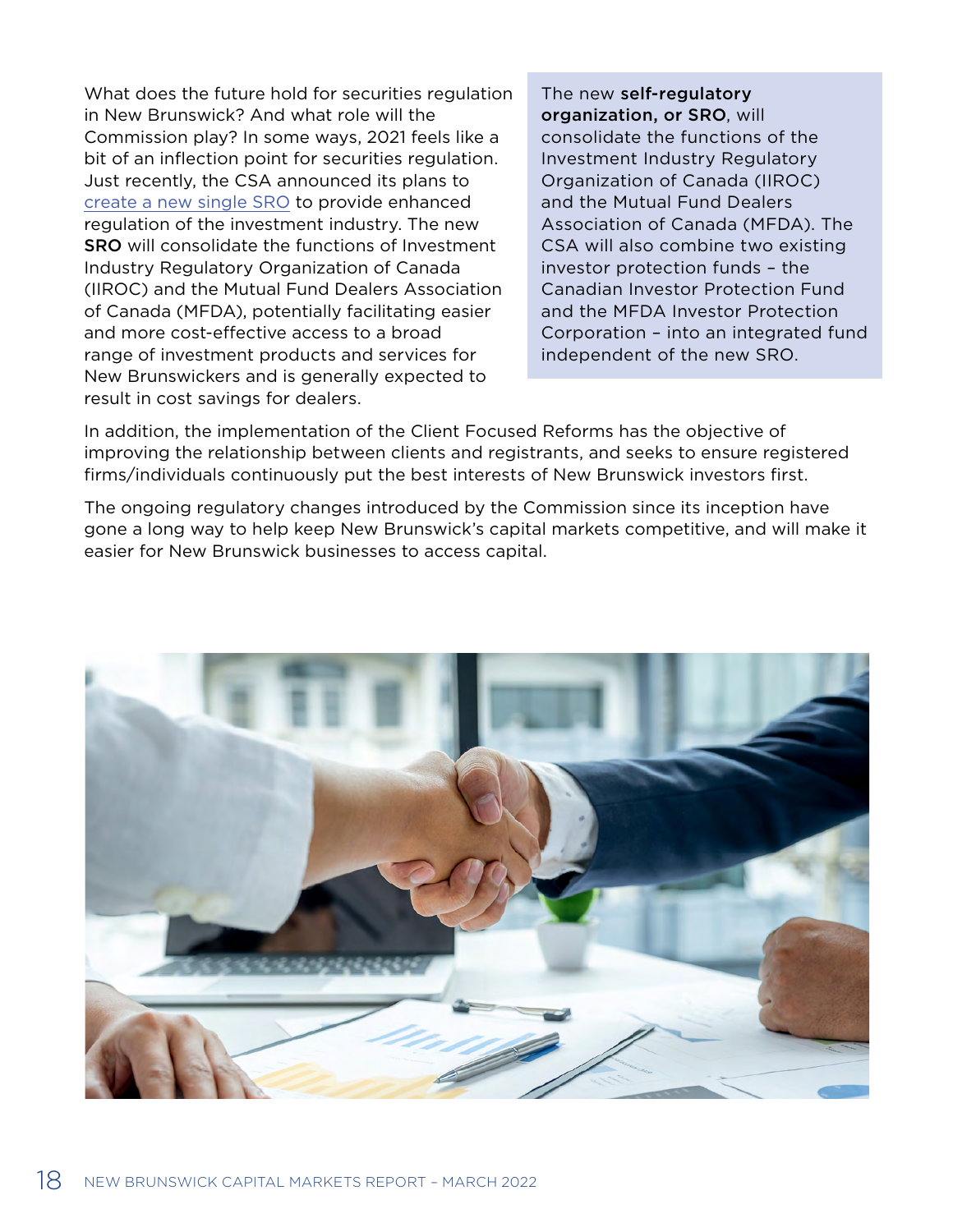# <span id="page-18-0"></span>**REGULATORY CHANGES**

Further to the commentary provided by Vestcor, Mr. Klohn and Associate Professor Alcorn, the Commission and other CSA jurisdictions are looking at innovative ways to regulate the capital markets and foster growth. Smart regulation of Canada and New Brunswick's capital markets identifies opportunities to facilitate access to capital in ways that will not compromise the rights of investors and other stakeholders. The Commission has taken a coordinated approach to modernizing New Brunswick's capital markets. Some of these initiatives include modifications to the New Brunswick *Securities Act*, new prospectus exemptions and a refresh of the CEDC program.

### **Environmental, Social and Corporate Governance in the Capital Markets**

As a regulator, we have to be attuned to market trends and adapt our priorities and efforts accordingly. New issues, like environmental, social and governance matters (also referred to as stewardship), are important initiatives that the Commission and CSA have examined. As a result of our work, we have identified and continue to identify areas that require improvement. Examples of this include the various diversity consultations ongoing in the securities industry.

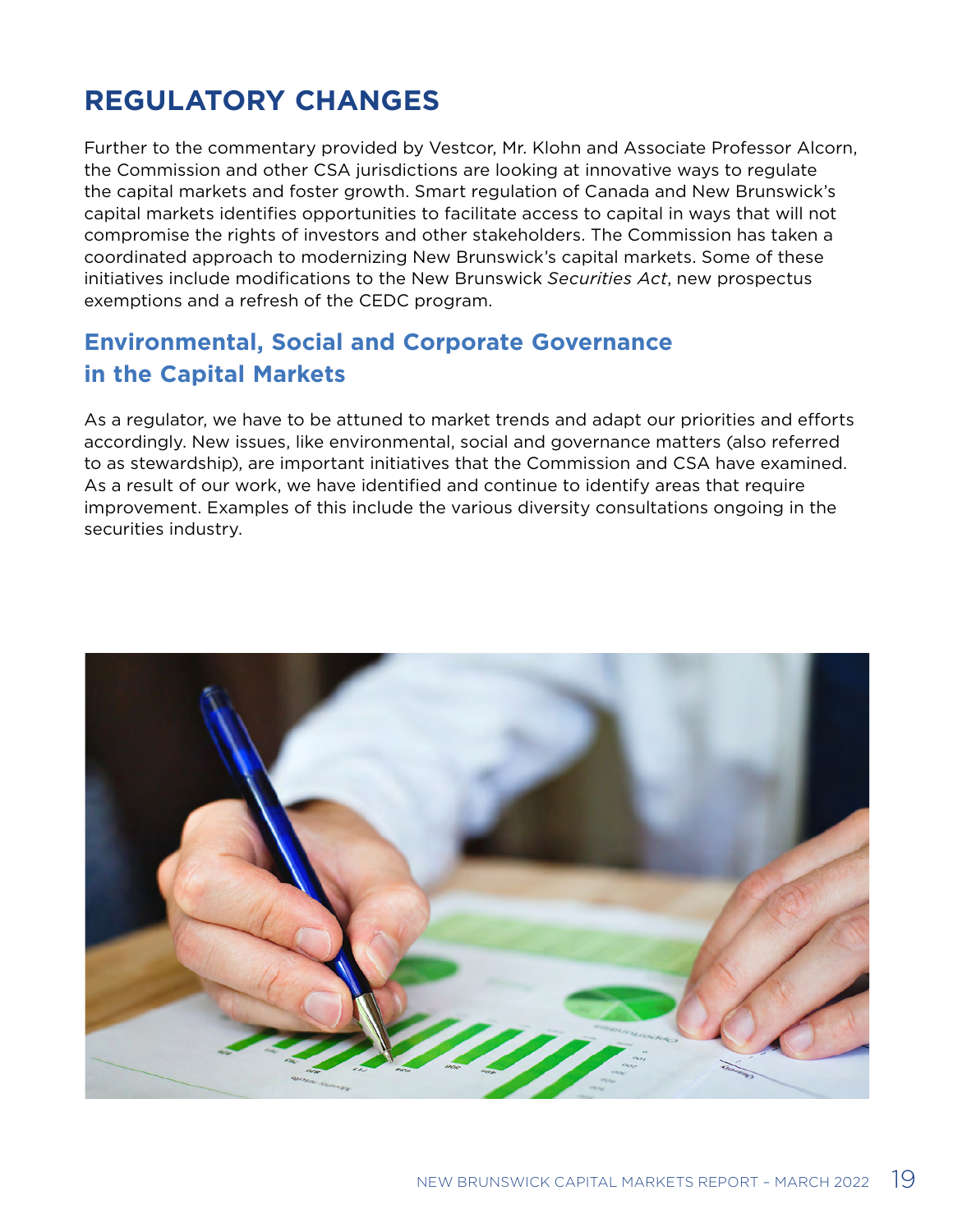### <span id="page-19-0"></span>**Joint Consultation Paper on Diversity in the Capital Markets**

For the last seven years, the CSA has been conducting research into diversity among the directors and senior management of certain publicly traded companies in Canada. During this period, we have seen some increase in the participation of women in management and leadership positions. As time has passed, the scope of our analysis has shifted from a gender-based analysis to a broader view of diversity. On September 15, 2021, the Commission, together with the Nova Scotia Securities Commission, published a [Consultation Paper on Diversity in the Capital Markets](https://www.fcnb.ca/sites/default/files/2021-09/Notice%20of%20Public%20Consultation%20on%20Diversity%20in%20the%20Capital%20Markets-E.pdf).

#### **Figure 5: Then and Now: snapshot of key trends identified in reviews**

#### Year 1: Dec. 31, 2014 – March 31, 2015

Year 7: Dec. 31, 2020 – March 31, 2021



Recent developments in Canada and around the world have heightened the focus on broader diversity generally. Several institutional investors, including Vestcor, have endorsed Stewardship Principles intended to enhance social responsibility and environmental sustainability while helping investors and society prosper as a whole. The focus on social responsibility and diversity has led to changes to the *Canada Business Corporations Act*, which now requires diversity disclosure regarding women, Indigenous peoples, persons with disabilities and members of visible minorities. From our consultations with stakeholders, which closed on November 15, 2021, we heard there is a desire to move toward broader diversity. As a responsive regulator, the Commission has a role to play to foster corporate social responsibility, environmental sustainability and improved decision-making in the capital markets. Ensuring investors have the information they need to make investment decisions, including disclosure on diversity, will continue to be a [priority](https://www.fcnb.ca/en/news-alerts/canadian-securities-regulators-to-hold-upcoming-consultations-on-broader-diversity-in-corporate) for the Commission.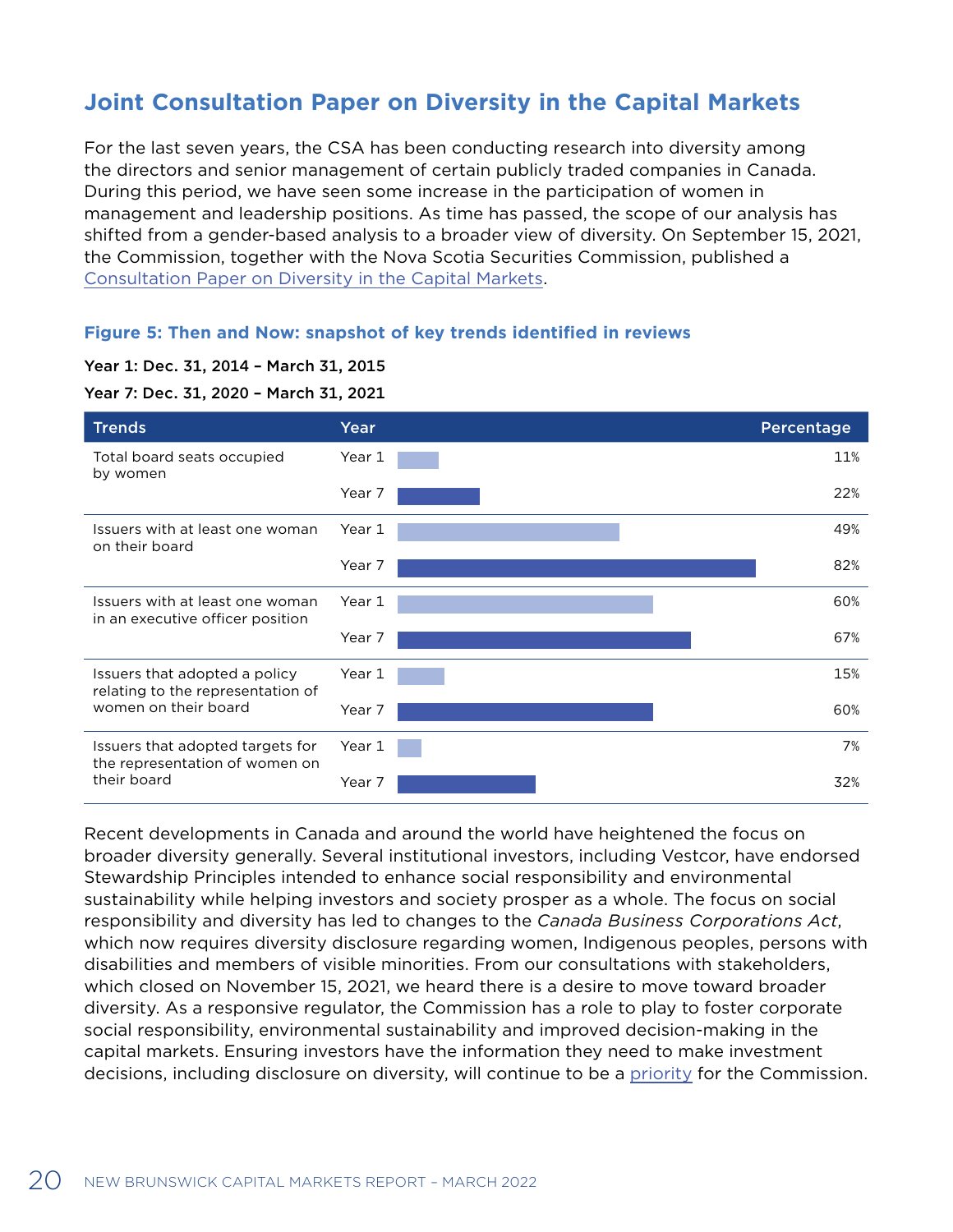### <span id="page-20-0"></span>**Climate-related Disclosure**

The focus on climate-related issues in Canada and internationally has grown rapidly in recent years with climate-related risks becoming a mainstream business issue. Securities regulators have a role to play in promoting disclosures that provide valuable information for investors. The Commission has participated in targeted reviews of current public disclosure practices of large Canadian issuers (including New Brunswick issuers) concerning climate-related information. The key findings of that review raised concerns about current climate-related disclosures and led to the publication of [CSA Staff Notice 51-358 Reporting](https://www.fcnb.ca/sites/default/files/2020-03/51-358-CSAN-2019-08-01-E.pdf)  [of Climate Change-related Risks](https://www.fcnb.ca/sites/default/files/2020-03/51-358-CSAN-2019-08-01-E.pdf) in August 2019 and the publication for comment of [proposed amendments to disclosure of climate-related matters](https://www.fcnb.ca/sites/default/files/2021-10/2021-10-18-CSAN-51-107-E.pdf) in October 2021. The latter also included the key finding on the review and a summary of domestic and international development on climate-related financial disclosures.

### *Securities Act* **Amendments**

On December 20, 2019, amendments to the *Securities Act* came into effect, which help increase investor protection, further enhance confidence and stability in New Brunswick capital markets and harmonize legislation with other Canadian securities regulators. Specifically, the amendments introduced a comprehensive regime to regulate financial benchmarks, provide increased powers to self-regulatory organizations to enhance investor protections, and add language to prohibit aiding, abetting and counselling any person to contravene securities laws.

### **Listed Issuers Financing Exemption**

The Commission published for comment in September 2021 a proposed [Listed Issuer](https://fcnb.ca/sites/default/files/2021-07/CSA Notice and Request for Comment - Proposed amendments to NI 45-106 Prospectus Exemptions.pdf)  [Financing Exemption](https://fcnb.ca/sites/default/files/2021-07/CSA Notice and Request for Comment - Proposed amendments to NI 45-106 Prospectus Exemptions.pdf) to provide a more efficient method of capital raising for reporting issuers that have:

- securities listed on a Canadian stock exchange
- filed all timely and periodic disclosure documents required under Canadian securities legislation.

The proposed Listed Issuer Financing Exemption is expected to reduce costs for issuers raising smaller amounts of capital through the public markets. It would also allow smaller issuers greater access to retail investors and provide retail investors with a broader choice of investments.

The prospectus exemption would not be available to:

- issuers that have been a reporting issuer for less than 12 months
- issuers that have not filed all continuous disclosure documents required under Canadian securities legislation.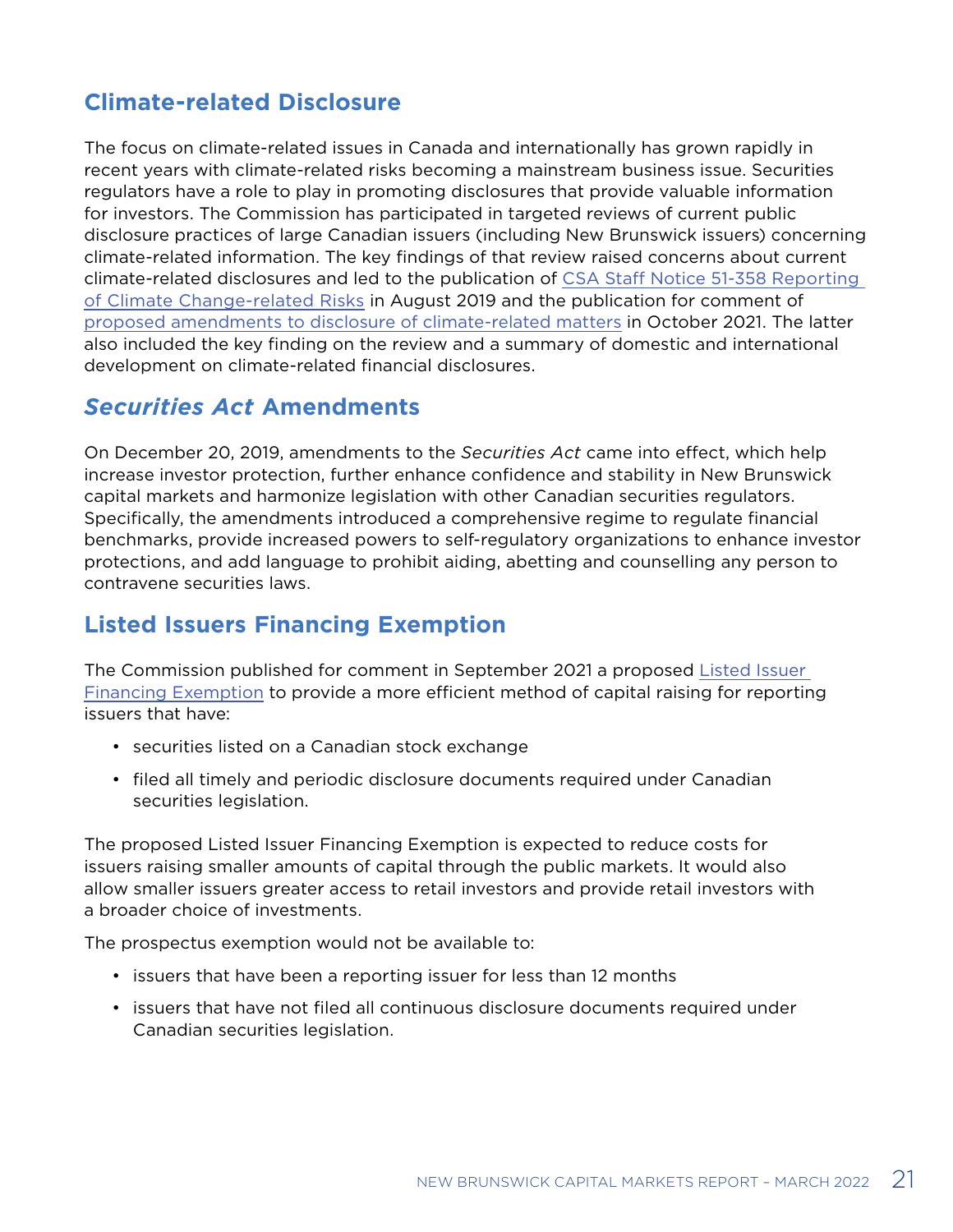<span id="page-21-0"></span>Eligible issuers would file a short offering document and the securities they issue would be freely tradeable. Under the proposed exemption, issuers could raise up to the greater of \$5 million or 10 per cent of the issuer's market capitalization, to a maximum of \$10 million, annually.

### **Community Economic Development Corporations and Cooperatives**

Local Rule 45-509 *Community Economic Development Corporations and Associations* was first implemented on April 1, 2016 through cooperation between the Commission and the Department of Finance and Treasury Board. The participation of Finance and Treasury Board in this initiative means investors can benefit from the *Small Business Investor Tax Credit* when they invest in a CEDC. In the five years since this program was introduced, it became clear the program could be streamlined to reduce the regulatory burden on stakeholders while maintaining a high level of investor protection.

A CEDC is a small business in New Brunswick that raises funds by selling shares (or other eligible securities) to individuals, corporations or trusts within a defined community to create a pool of money.

As a result, effective September 1, 2021, the original local rule was repealed and replaced by Local Rule 45-509 *[Community Economic Development Corporations and Cooperatives](https://www.fcnb.ca/sites/default/files/2021-09/2021-09-01-LR%2045-509-E_0.pdf)* ("LR 45-509").

To raise awareness, the Commission has revised LR 45-509 and developed [additional resources](https://www.fcnb.ca/en/securities/capital-raising/cedc-program) to assist issuers through the application process. As interest continues to build in CEDCs, this program could be an important tool to assist issuers in raising the capital they need to grow in New Brunswick.

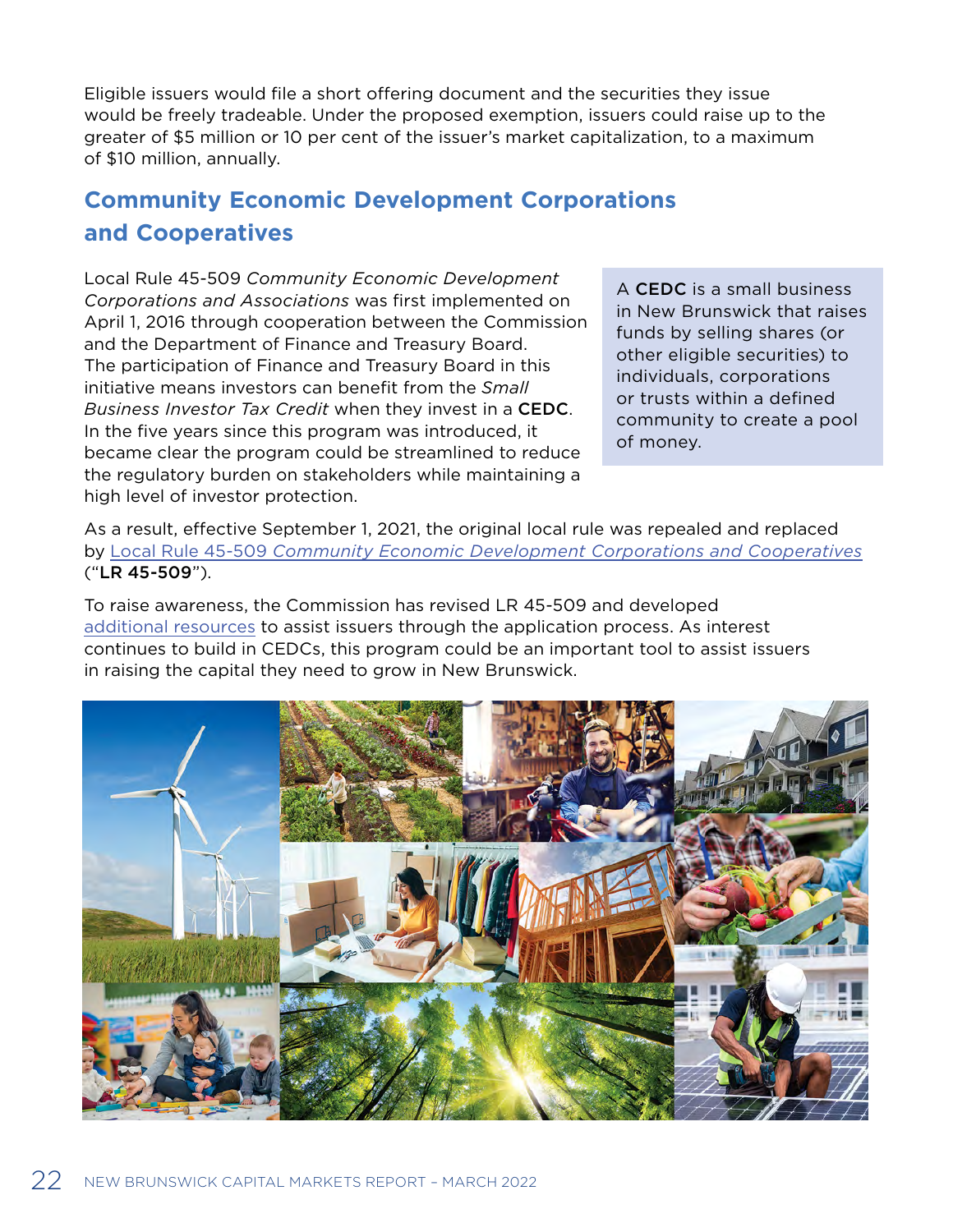### **a. Changes to LR 45-509**

In September 2021, the Commission published notice of adoption of the repeal of existing Local Rule 45-509 *Community Economic Development Corporations and Associations* and related companion policy with new Local Rule 45-509 *Community Economic Development Corporations and Cooperatives*. The amendments to LR 45-509 are not significant, with the overall structure remaining the same; however, some modifications were implemented to increase the overall efficiency of the program.

The Commission streamlined the reporting requirements by making the application documents more user friendly and providing better instructions to complete the offering document.

Although the Commission worked toward simplifying the application process for issuers, this was not at the expense of investors. From an investor protection standpoint, these changes require clearer and more fulsome disclosure from issuers. Perhaps the most significant shift relates to the Commission's ability to conduct compliance review of CEDCs to verify they are complying with the applicable requirements. Further, the prohibition of insider trading will also enhance the protection of those New Brunswickers who invest in CEDCs.

### **b. Number of CEDCs/industry breakdown**

Since the inception of the CEDC program, three CEDCs have received non-objection letters from the Commission, which allowed them to raise capital according to their respective offering documents. In total, approximately \$155,000 has been raised by these New Brunswick issuers.

The three CEDCs operate in two sectors: fitness and recreation, and communitybased investment funds.

The CEDC program provides an easier way for small New Brunswick-based companies to raise capital from other New Brunswickers and New Brunswick-based businesses. Although those who take advantage of this initiative must complete certain regulatory filings, the requirements have been simplified to reduce the burden for issuers.

With the recent changes to LR 45-509 and addition of new forms and resources, we anticipate seeing an increase in interest and use of this program in the future.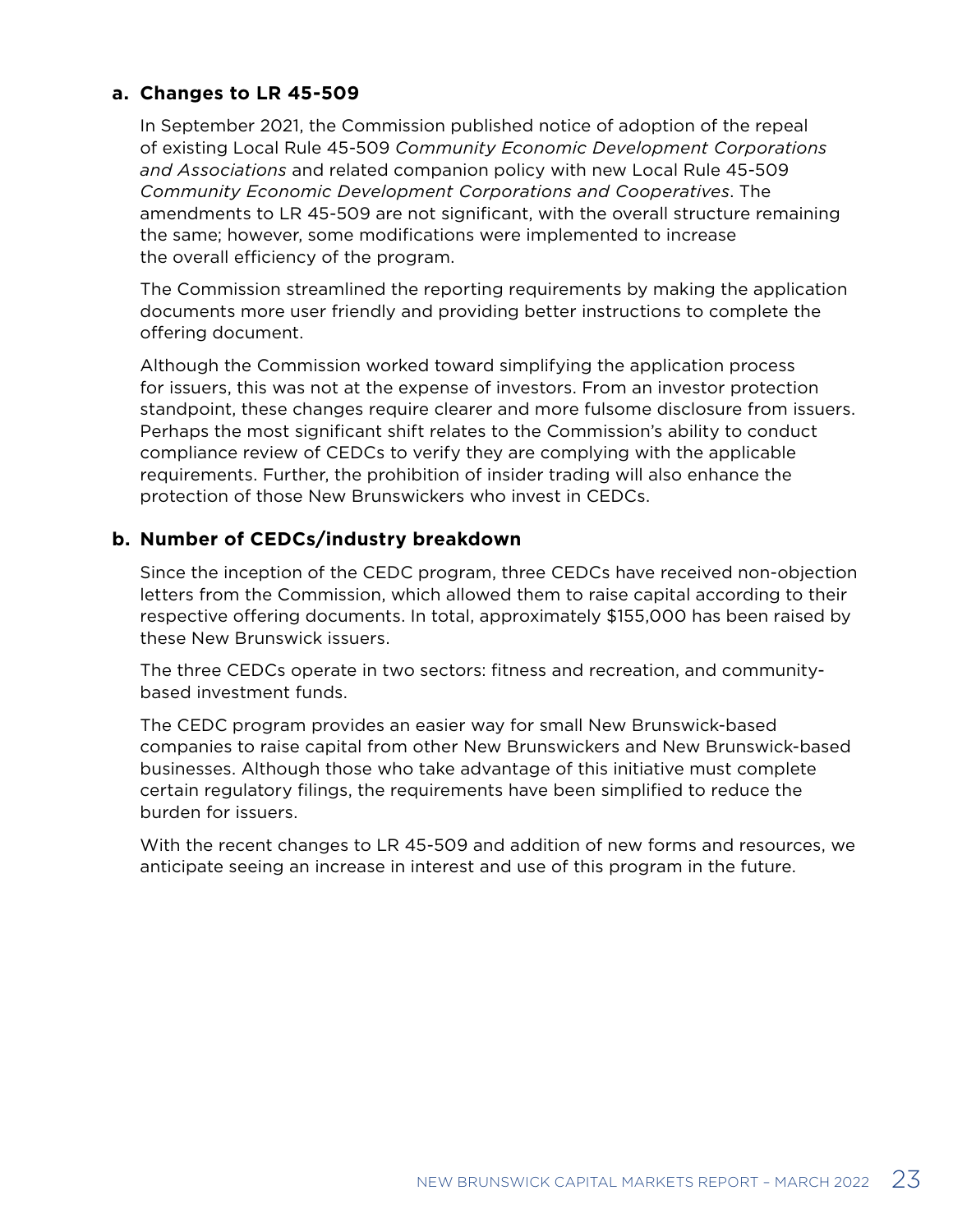# <span id="page-23-0"></span>**MARKET ANALYSIS**

### **New Brunswick's Exempt Market**

### **Regional breakdown of market activity**

Overall, the regional breakdown of investment has not changed considerably over previous years. The bulk of investment is centralized in the southern regions of the province. In analyzing the data, it is clear the northern region of the province saw a significant decrease in investment in 2020 compared to 2019.

Although the amounts raised in northern New Brunswick and the greater Saint John area declined in 2020, the total amount raised in the exempt market continued to grow in 2020. The increases shown in the greater Moncton area and the greater Fredericton area resulted, in large part, from the activities of investment funds operating in those regions.

Based on the publicly available regulatory filings, New Brunswick businesses continue to grow and raise the capital they need to continue to succeed through the capital markets. One example of this continued growth is the \$1,250,000 raised by Saint John-based Gemba Software Solutions Inc., which relied on the accredited investor exemption. New Brunswick investors contributed \$250,000 to this capital raising exercise.

Eigen Innovations Inc. is another example of a company that has successfully raised capital in New Brunswick to help fund its expansion. Eigen Innovations Inc. is a Frederictonbased software company specializing in providing artificial intelligence solutions to clients primarily in the manufacturing sector. Eigen Innovations Inc. raised \$3,169,998.37, of which \$2,775,243.02 (88%) was raised from New Brunswick investors. The reports of exempt distribution filed by Eigen Innovations Inc. show that it raised capital primarily through the accredited investor exemption and, to a lesser degree, the family, friends and business associates exemption.

As you can see, the capital markets are a powerful tool that businesses can use to get off the ground or continue their growth trajectory. Exempt distributions and local tools, like the CEDC program, are mechanisms that we offer as a securities regulator to enable businesses to raise capital in the province.

#### We would like to hear from you:

If you would like us to consider publishing on our website in the future high-level data from the reports of exempt distribution received by the Commission, please send us an email at: [EMF-MD@fcnb.ca](mailto:EMF-MD%40fcnb.ca?subject=). This type of data can be useful for market participants, as well as those analyzing New Brunswick's capital markets.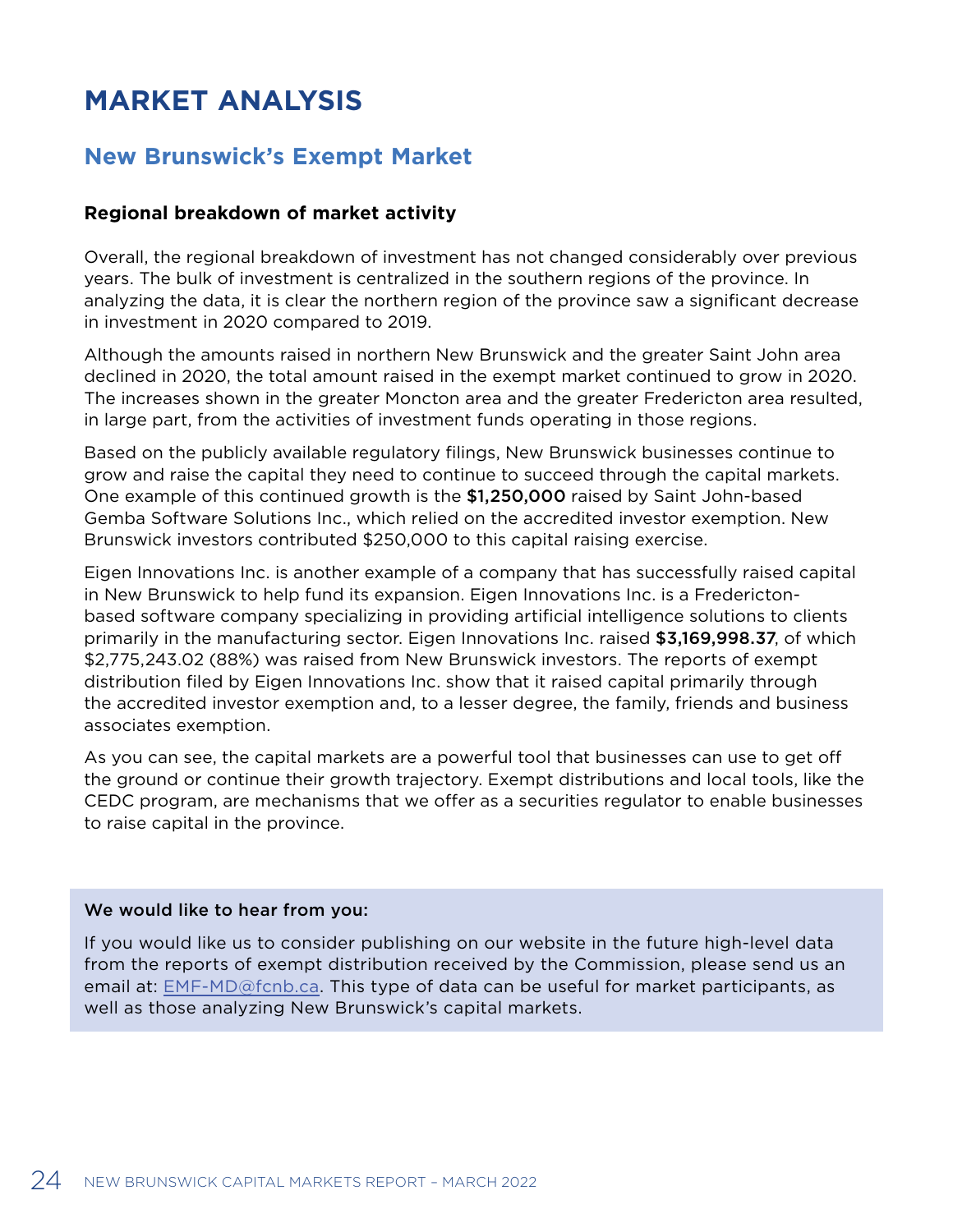#### **Figure 6: NB purchaser amount by region6**

<span id="page-24-0"></span>

6 The total for the period January 1 to June 30, 2021 for all New Brunswick purchasers is \$436,552,118. New Brunswick purchases of investment funds are not included in these amounts.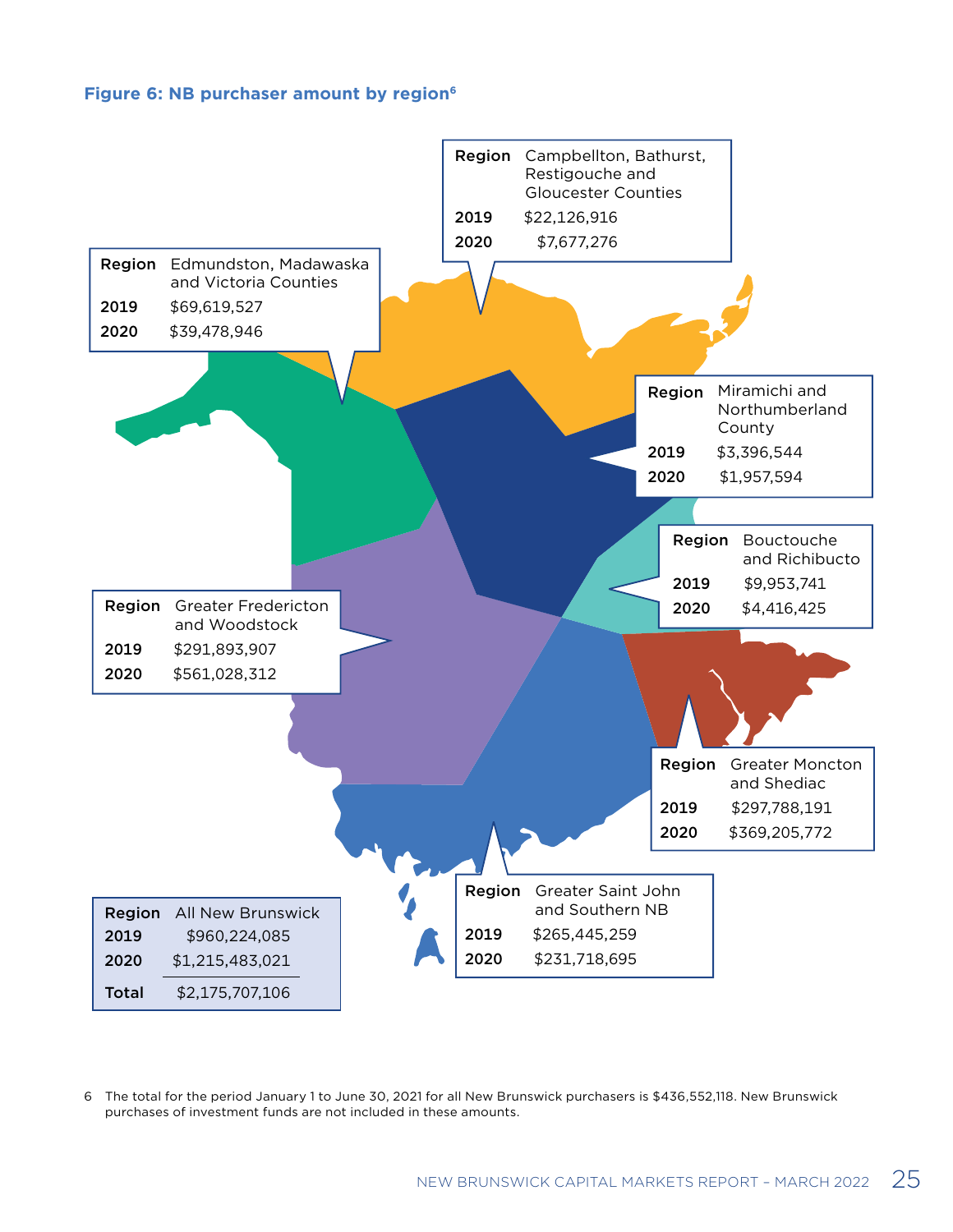### <span id="page-25-0"></span>**Issuer location**

As noted in Mr. Klohn's commentary, provincial and national boundaries are less of a barrier to capital formation. Many companies outside of New Brunswick are raising capital in the province. As this chart illustrates, New Brunswick purchasers have accessed opportunities in New Brunswick companies, and also purchased securities issued by companies in other Canadian provinces and internationally.



#### **Figure 7: Issuer head office**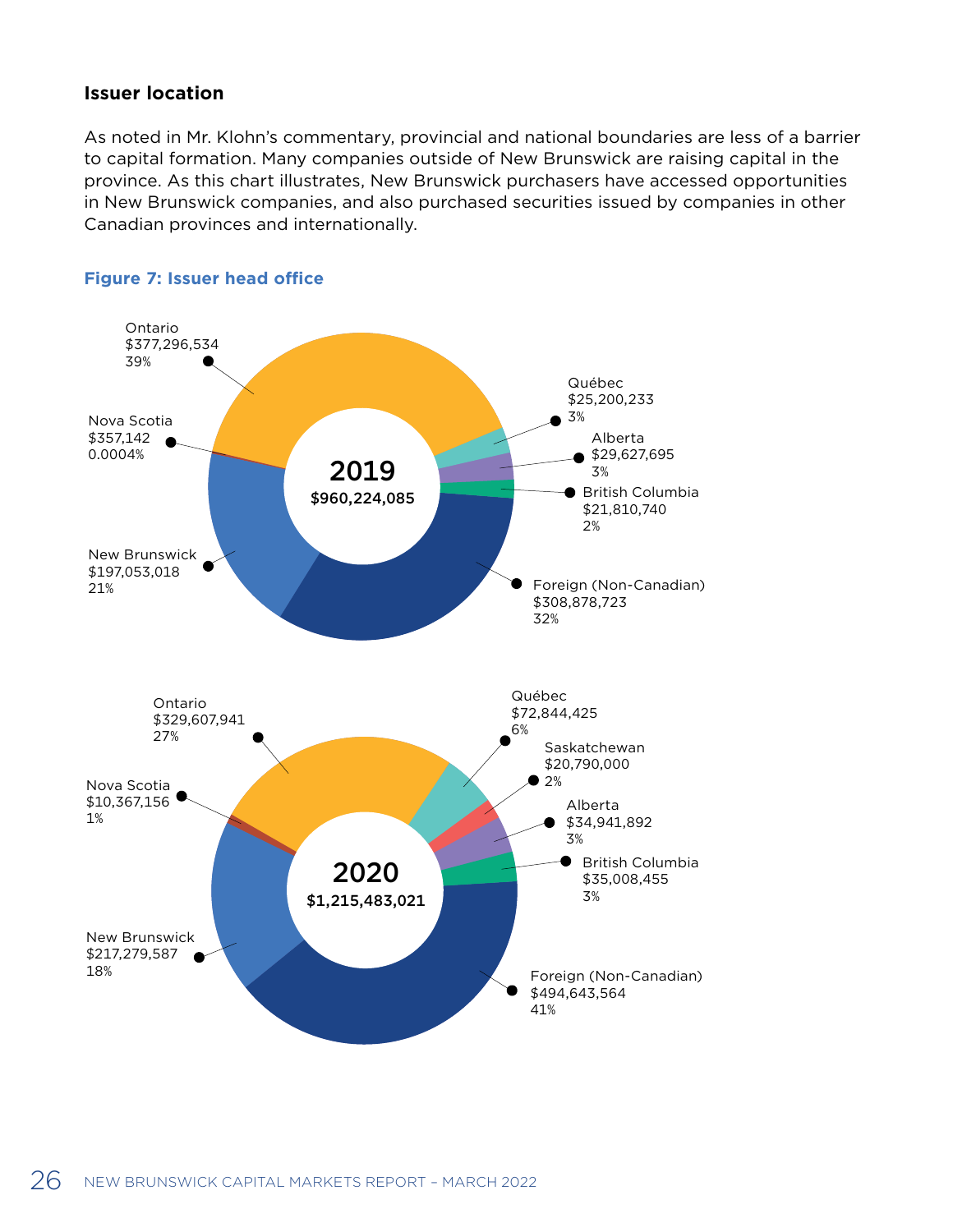### <span id="page-26-0"></span>**Where New Brunswick Issuers are finding investment capital**

New Brunswick companies are raising capital by selling their securities to purchasers not only in New Brunswick, but also by accessing other markets across Canada and the United States. As offerings continue to trend across provincial boundaries, regulators are looking for ways to strengthen inter-provincial regulatory cooperation and harmonized approaches to securities regulation. In the first six months of 2021, New Brunswick companies continue the trend of accessing markets outside of New Brunswick, with approximately \$350,000,000 in distributions outside of Canada.7

#### **Figure 8: Purchaser locations**

| Country           | Location                | Year   | <b>Amount</b> |
|-------------------|-------------------------|--------|---------------|
| Canada            | All                     | 2019   | \$228,240,268 |
|                   |                         | 2020   | \$247,235,563 |
|                   | Alberta                 | 2019   | \$60,000      |
|                   |                         | 2020   | \$20,000      |
|                   | <b>British Columbia</b> | 2019   | \$237,582     |
|                   |                         | 2020   | \$408,750     |
|                   | Manitoba                | 2019   | \$50,000      |
|                   |                         | 2020   | $$ -$         |
|                   | <b>New Brunswick</b>    | 2019   | \$197,053,018 |
|                   |                         | 2020   | \$217,279,587 |
|                   | Newfoundland            | 2019   | \$ -          |
|                   | and Labrador            | 2020   | \$215,000     |
|                   | Nova Scotia             | 2019   | \$23,412,906  |
|                   |                         | 2020   | \$20,756,270  |
|                   | Ontario                 | 2019   | \$2,141,417   |
|                   |                         | 2020 ■ | \$3,993,857   |
|                   | Prince Edward           | 2019   | \$310,000     |
|                   | Island                  | 2020   | \$400,000     |
|                   | Québec                  | 2019   | \$4,975,346   |
|                   |                         | 2020   | \$4,162,100   |
| United            | All                     | 2019   | \$1,578,774   |
| <b>States</b>     |                         | 2020   | \$28,000      |
|                   | California              | 2019   | \$110,094     |
|                   |                         | 2020   | \$ -          |
|                   | Florida                 | 2019   | \$671,165     |
|                   |                         | 2020   | $$ -$         |
|                   | Hawaii                  | 2019   | \$66,882      |
|                   |                         | 2020   | $$ -$         |
|                   | Illinois                | 2019   | $$ -$         |
|                   |                         | 2020   | \$28,000      |
|                   | lowa                    | 2019   | \$332,007     |
|                   |                         | 2020   | $$ -$         |
|                   | Massachusetts           | 2019   | \$67,059      |
|                   |                         | 2020   | $$ -$         |
|                   | New York                | 2019   | \$331,568     |
|                   |                         | 2020   | $$ -$         |
| <b>2019 Total</b> |                         |        | \$229,819,042 |
| <b>2020 Total</b> |                         |        | \$247,263,563 |

7 In the first half of 2021, two New Brunswick issuers made significant distributions outside of New Brunswick. One distribution was primarily in the U.S. and the other in the U.S. and Europe. These distributions account for the large fluctuation compared to the two prior years.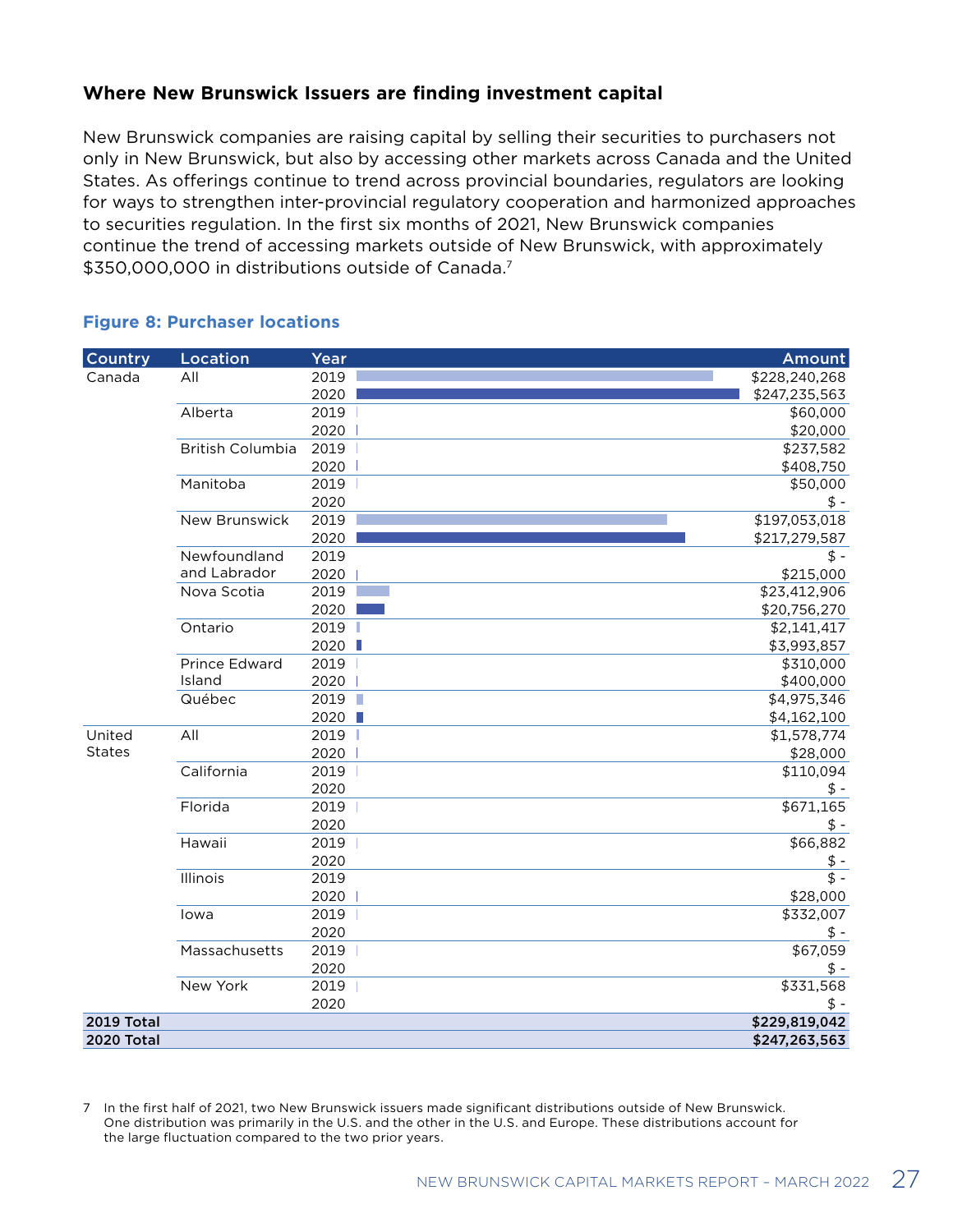### <span id="page-27-0"></span>**Registration**

Registration is a key aspect of capital market regulation. The registration data provides us with the names of individuals and firms registered to sell securities in New Brunswick. The data below illustrates the different categories of registrants and how they are participating in New Brunswick's capital markets.

As noted above, COVID-19 had little impact on registration. Registration has remained steady, with a slight increase in 2020. The initial data from the first six months of 2021 shows a continued upward trend.

| Category                     | 2019           | 2020           | 2021<br>(up to June 30) |
|------------------------------|----------------|----------------|-------------------------|
| Exempt Market Dealer         | 212            | 212            | 222                     |
| <b>Investment Dealer</b>     | 105            | 106            | 108                     |
| Investment Fund Manager      | 33             | 32             | 31                      |
| <b>Mutual Fund Dealer</b>    | 47             | 45             | 45                      |
| Portfolio Manager            | 201            | 207            | 208                     |
| <b>Restricted Dealer</b>     | $\overline{2}$ | 3              | 3                       |
| Restricted Portfolio Manager | 5              | $\overline{4}$ | $\overline{4}$          |
| Scholarship Plan Dealer      | $\overline{7}$ | 6              | 6                       |
| <b>Grand Total</b>           | 444            | 452            | 462                     |

#### **Figure 9: Number of firms by category8**

8 A firm may be registered in more than one category.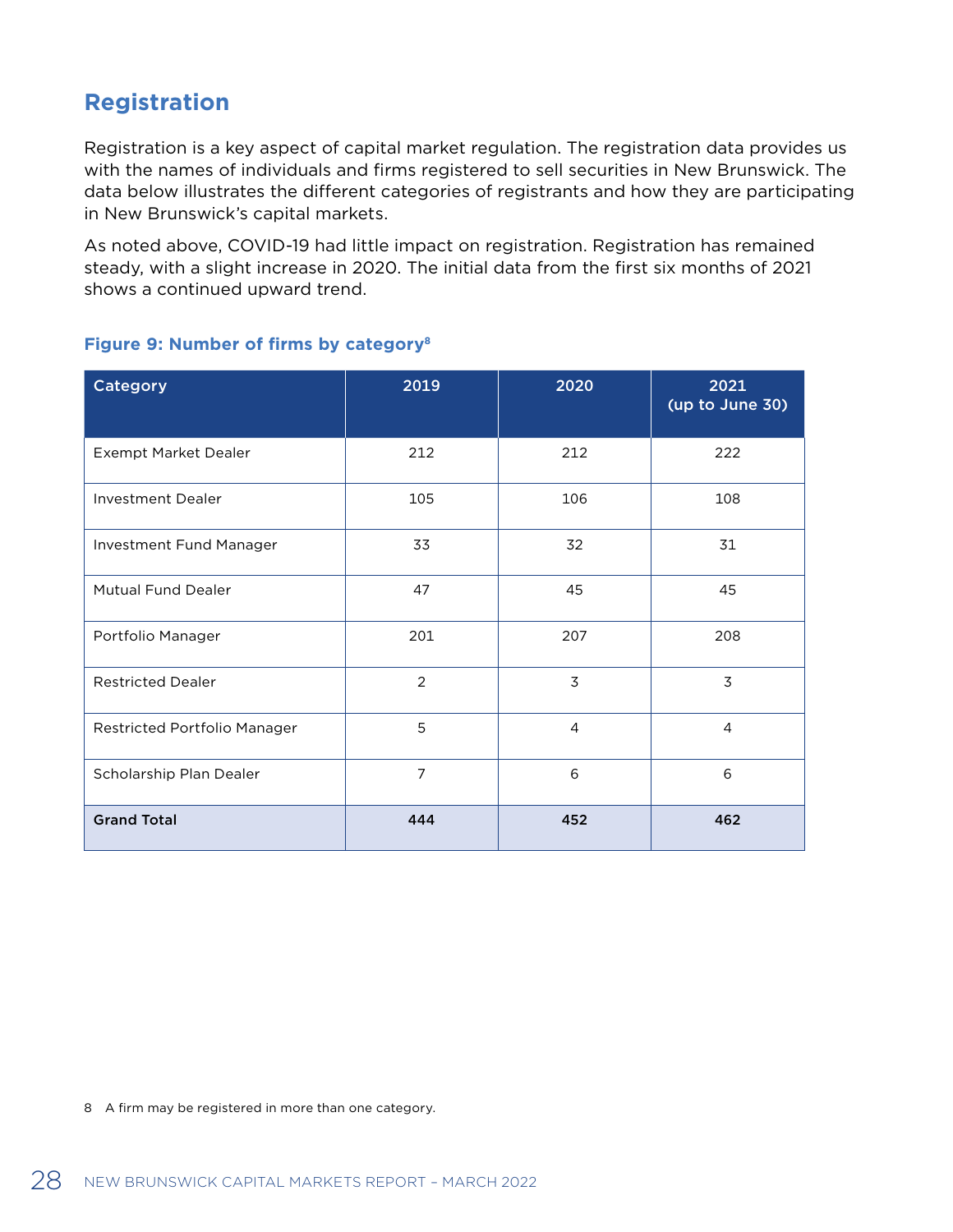### <span id="page-28-0"></span>**Figure 10: Number of branches**



### **Figure 11: Firm and individual by firm head office9**

| <b>Province</b>         | 2019<br>2020   |                   |                | 2021<br>(up to June 30) |                |                   |
|-------------------------|----------------|-------------------|----------------|-------------------------|----------------|-------------------|
|                         | Firm           | <b>Individual</b> | Firm           | <b>Individual</b>       | <b>Firm</b>    | <b>Individual</b> |
| Alberta                 | 13             | 88                | 17             | 143                     | 17             | 153               |
| <b>British Columbia</b> | 40             | 662               | 40             | 702                     | 40             | 732               |
| Foreign-Non-USA         | $\overline{2}$ | 16                | 3              | 18                      | $\mathsf 3$    | 19                |
| Foreign-USA             | 22             | 148               | 25             | 149                     | 25             | 149               |
| Manitoba                | 8              | 296               | $\overline{7}$ | 297                     | 8              | 332               |
| New Brunswick           | $\overline{4}$ | 50                | $\overline{3}$ | 57                      | $\overline{3}$ | 59                |
| Nova Scotia             | $\overline{4}$ | 10                | 5              | 11                      | $\overline{2}$ | $\,6\,$           |
| Ontario                 | 296            | 8,452             | 297            | 8,661                   | 305            | 9,149             |
| Quebec                  | 55             | 1,700             | 55             | 1,762                   | 59             | 1841              |
| <b>Grand Total</b>      | 444            | 11,401            | 452            | 11,778                  | 462            | 12,427            |

9 A person may be registered in more than one category.